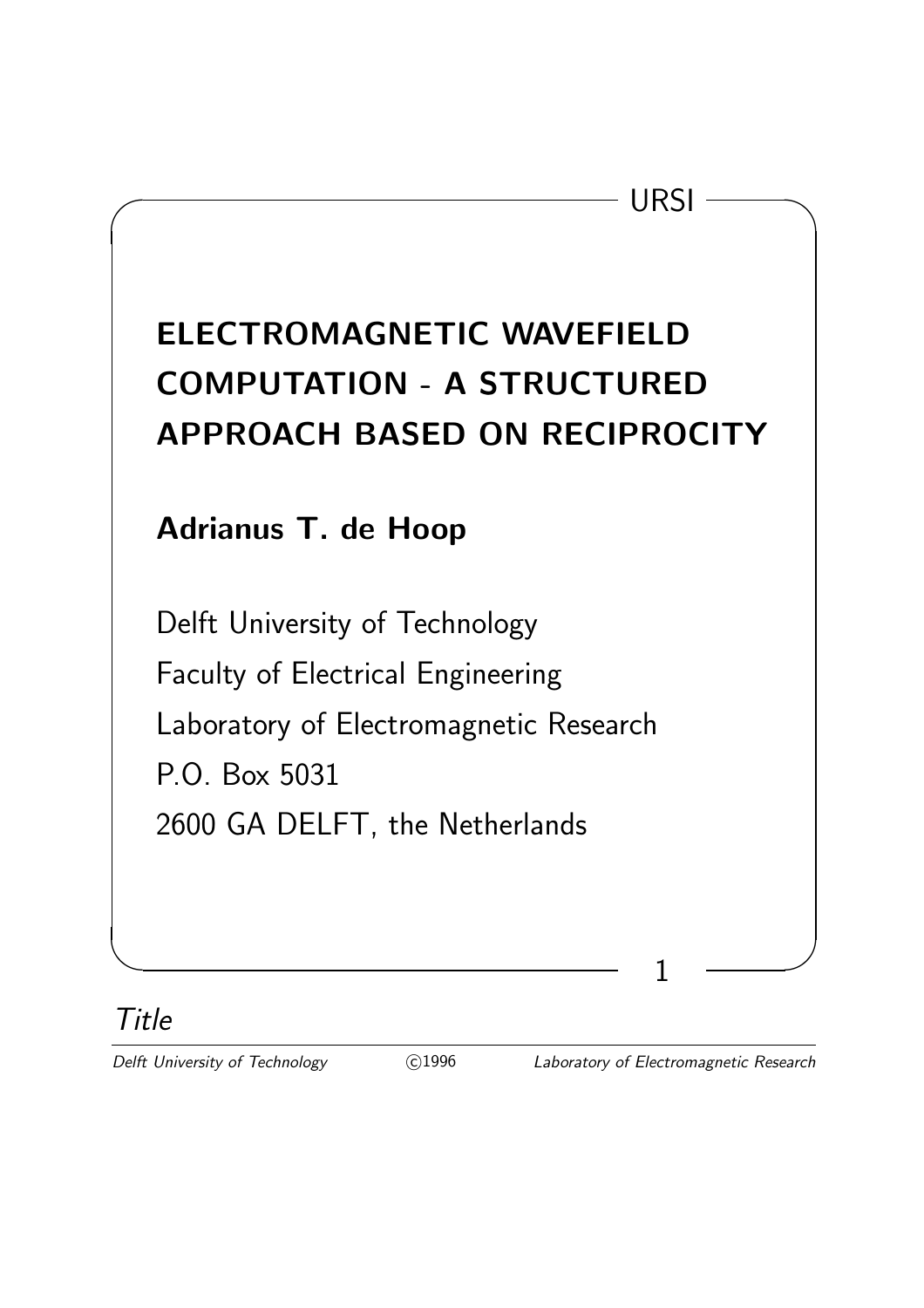

# **Objectives**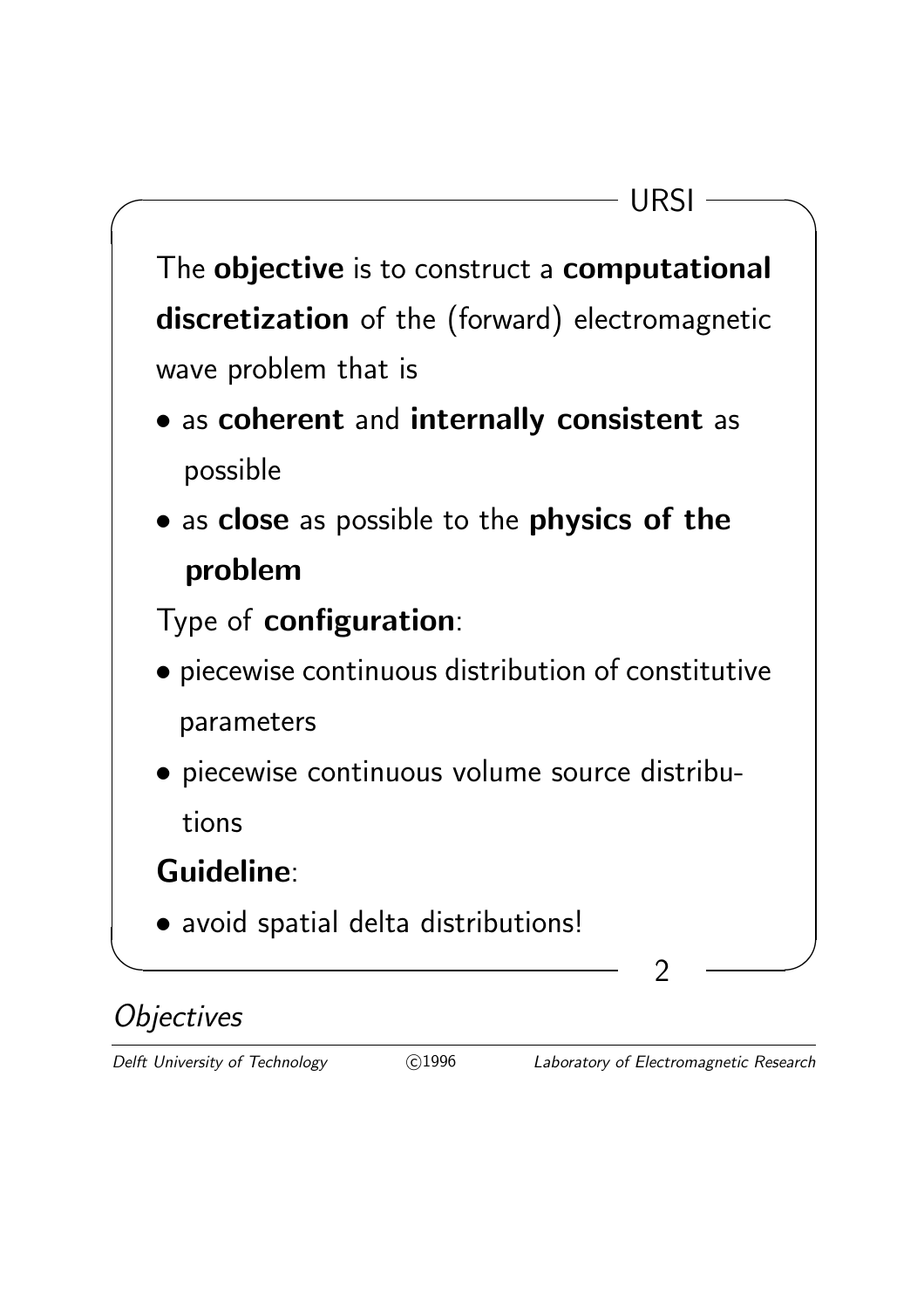

Cartesian reference frame, subscript notation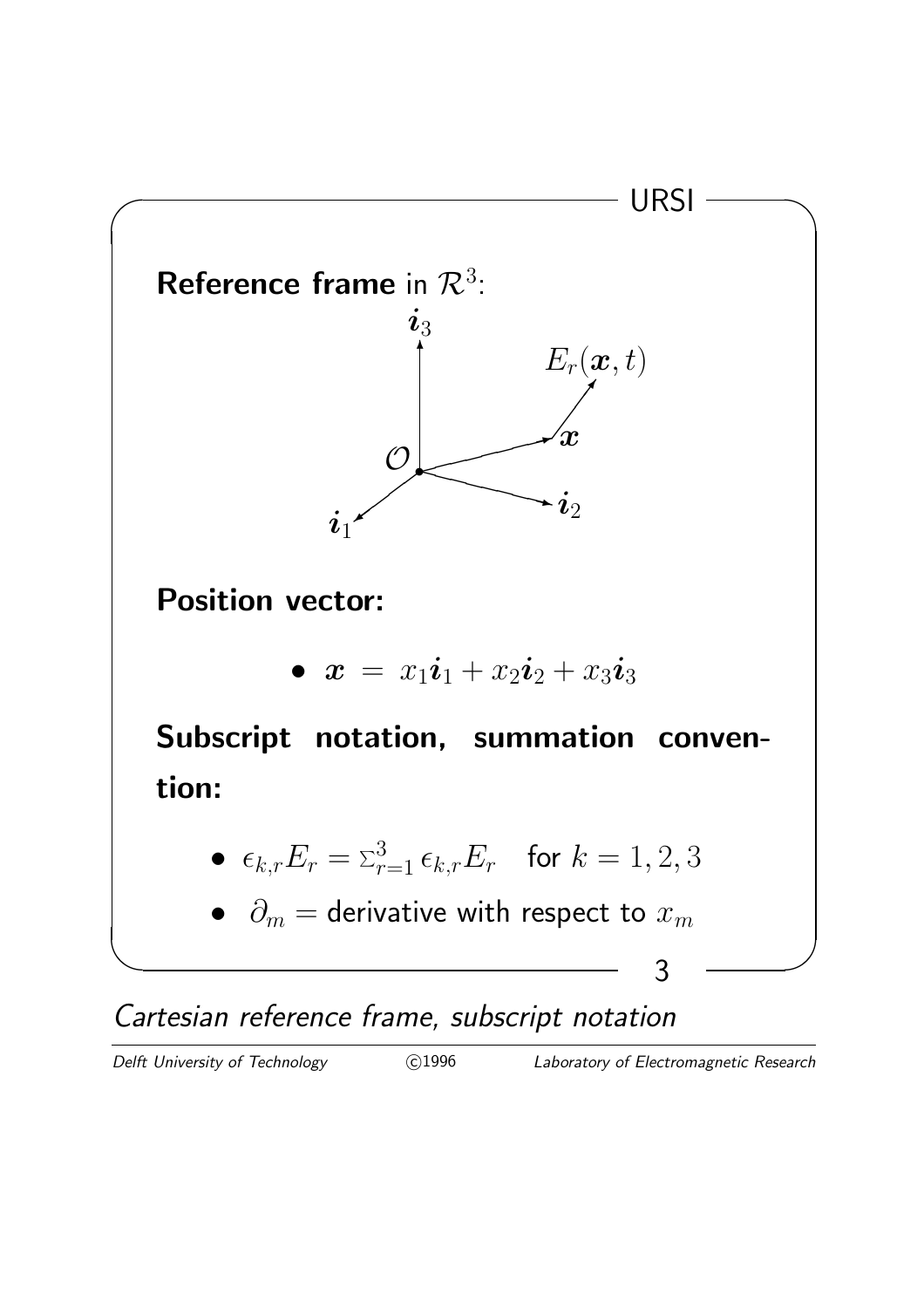

#### Electromagnetic wave and source quantities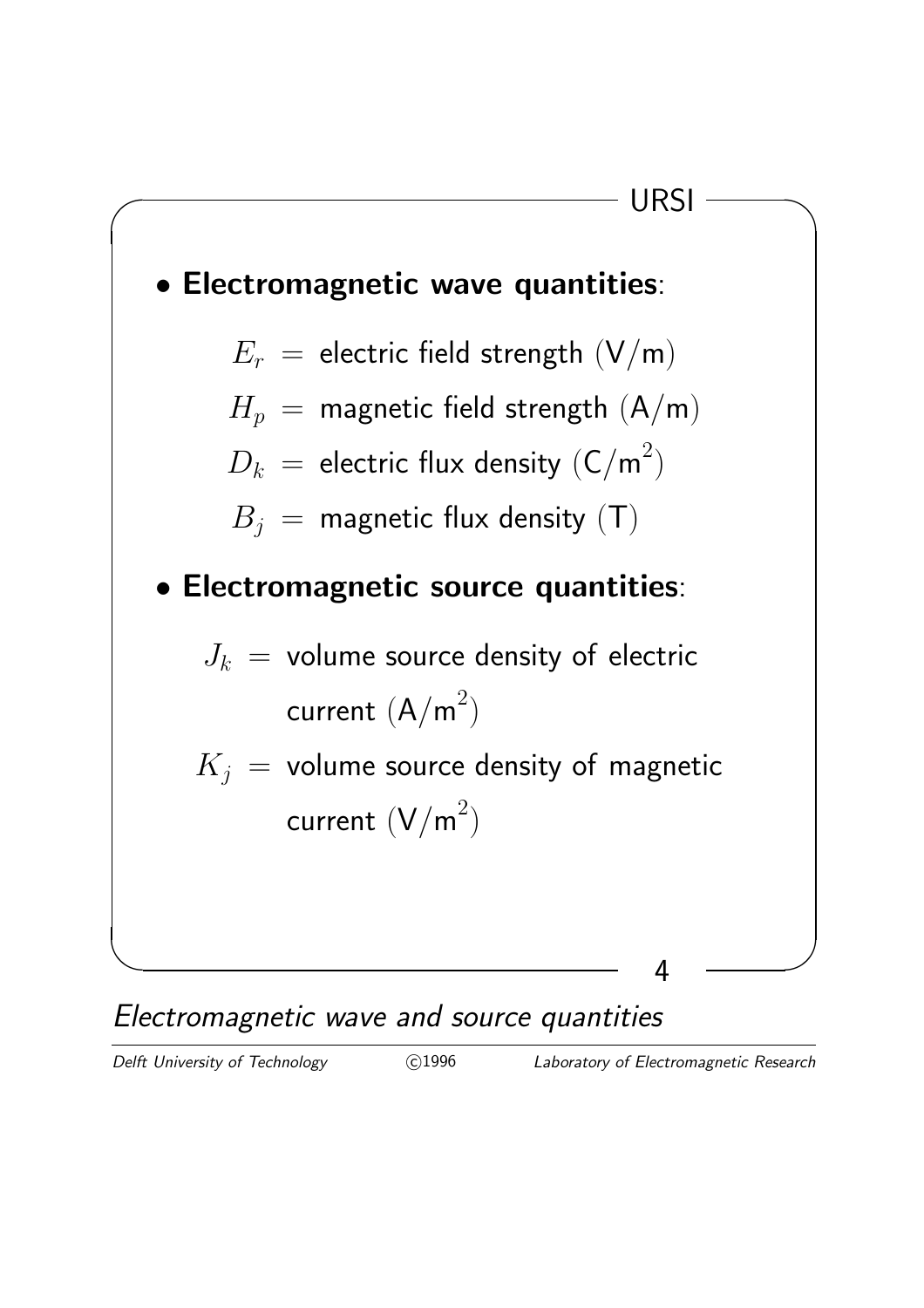

Electromagnetic medium properties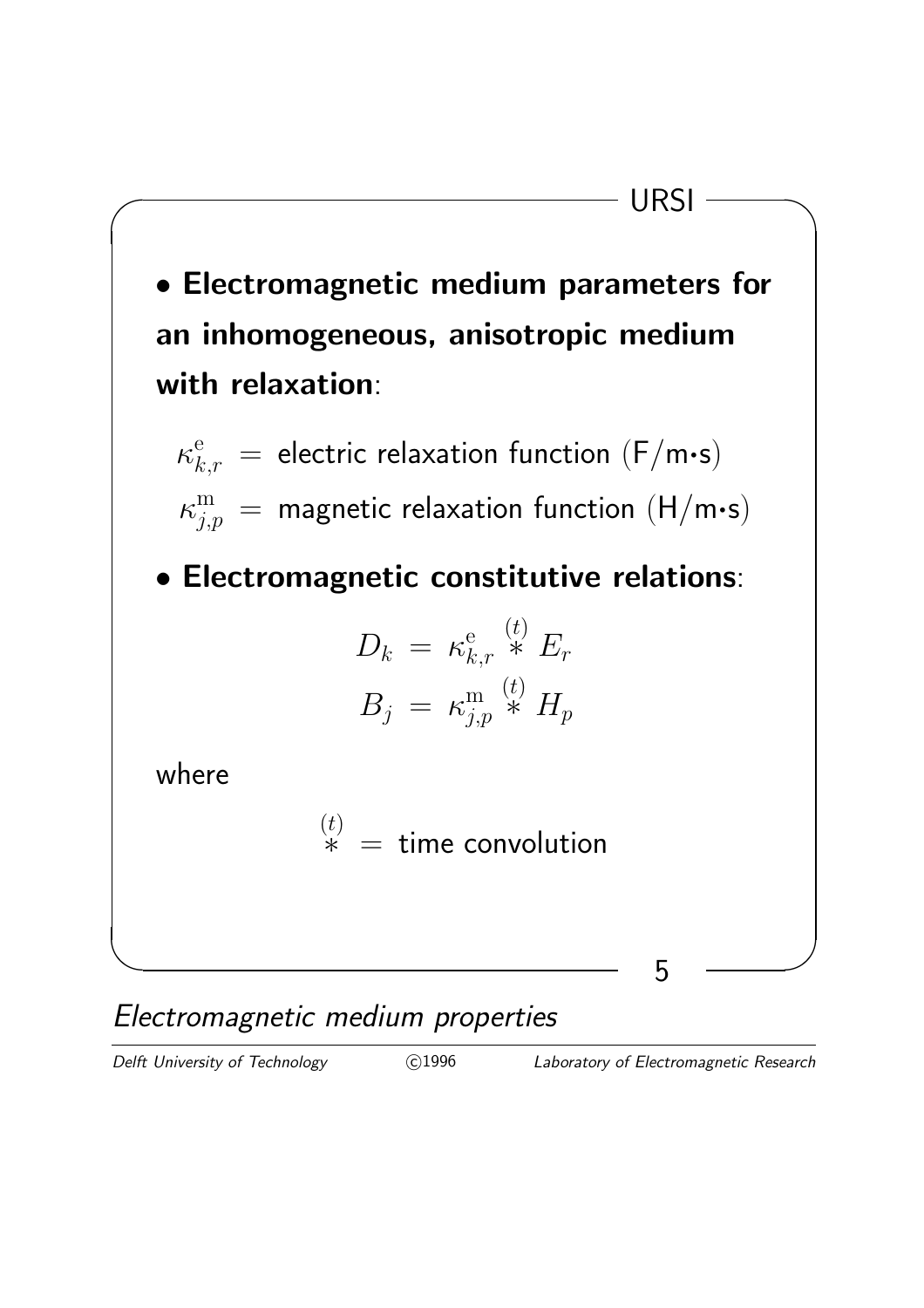• Electromagnetic constitutive relations for a simple inhomogeneous, anisotropic medium:

 $\sqrt{ }$  URSI  $\sqrt{ }$ 

$$
\partial_t D_k = \sigma_{k,r} E_r + \epsilon_{k,r} \partial_t E_r
$$

$$
\partial_t B_j = \chi_{j,p} H_p + \mu_{j,p} \partial_t H_p
$$

where



Electromagnetic medium properties (continued)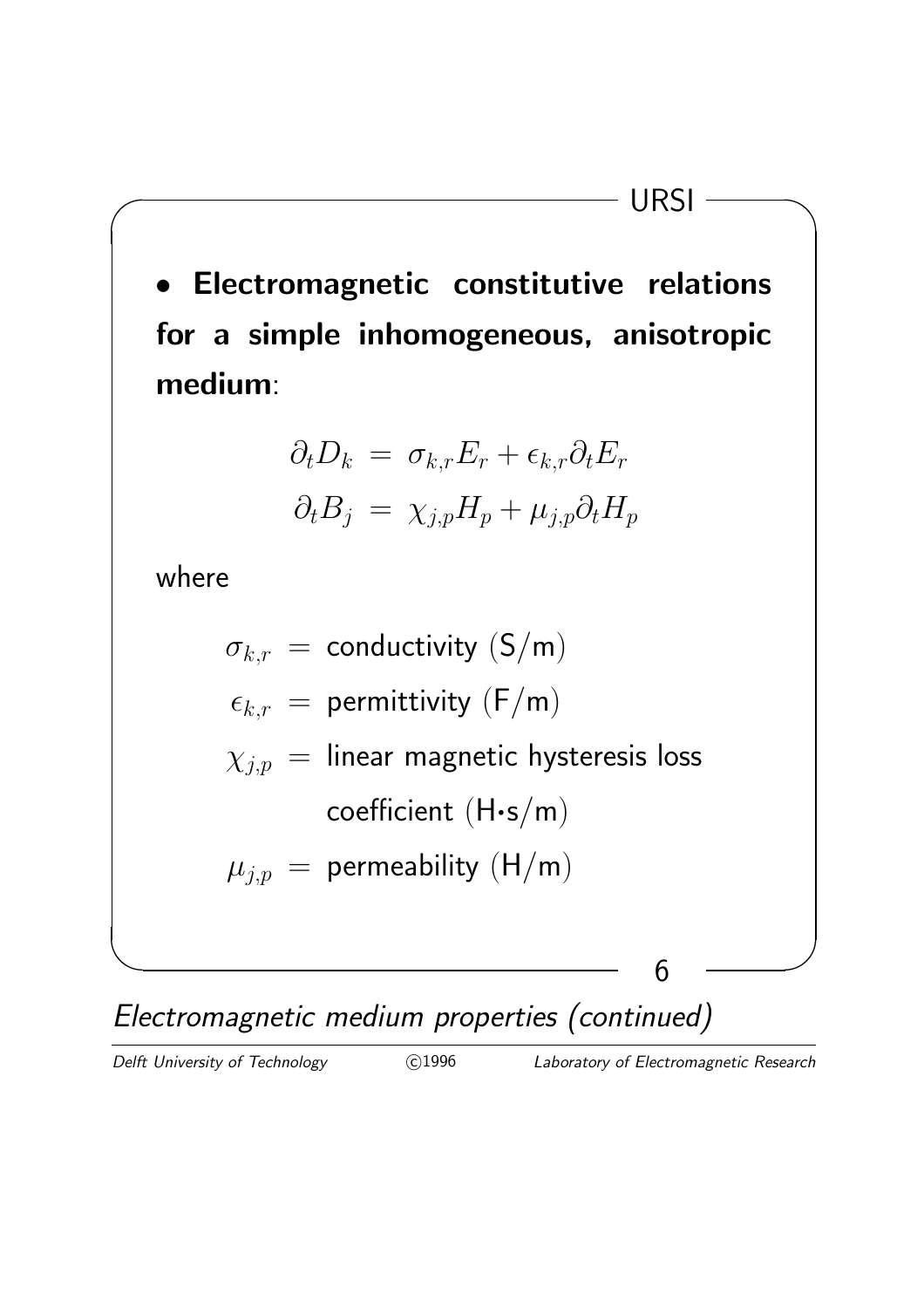

Electromagnetic field equations, compatibility relations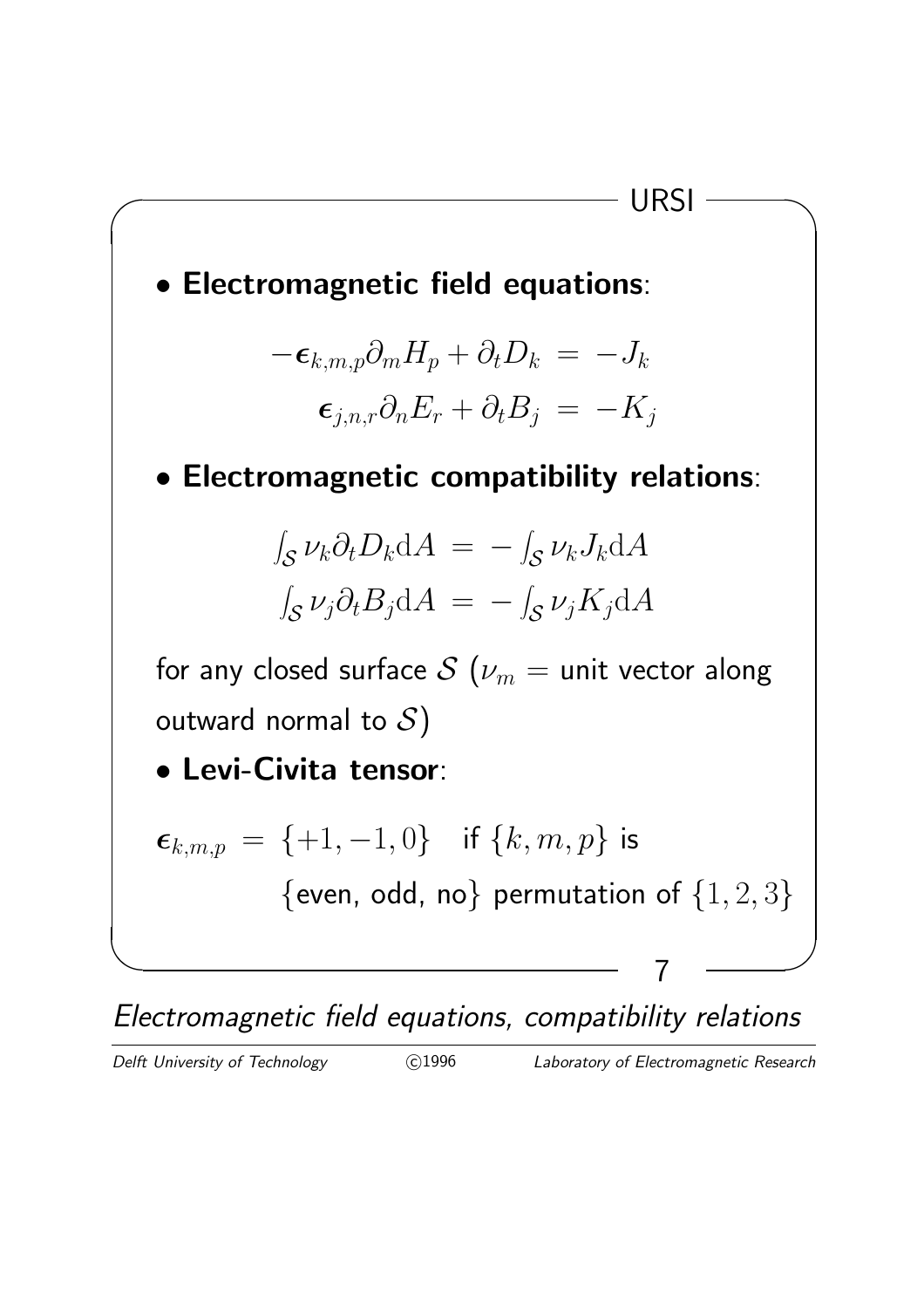

Electromagnetic boundary conditions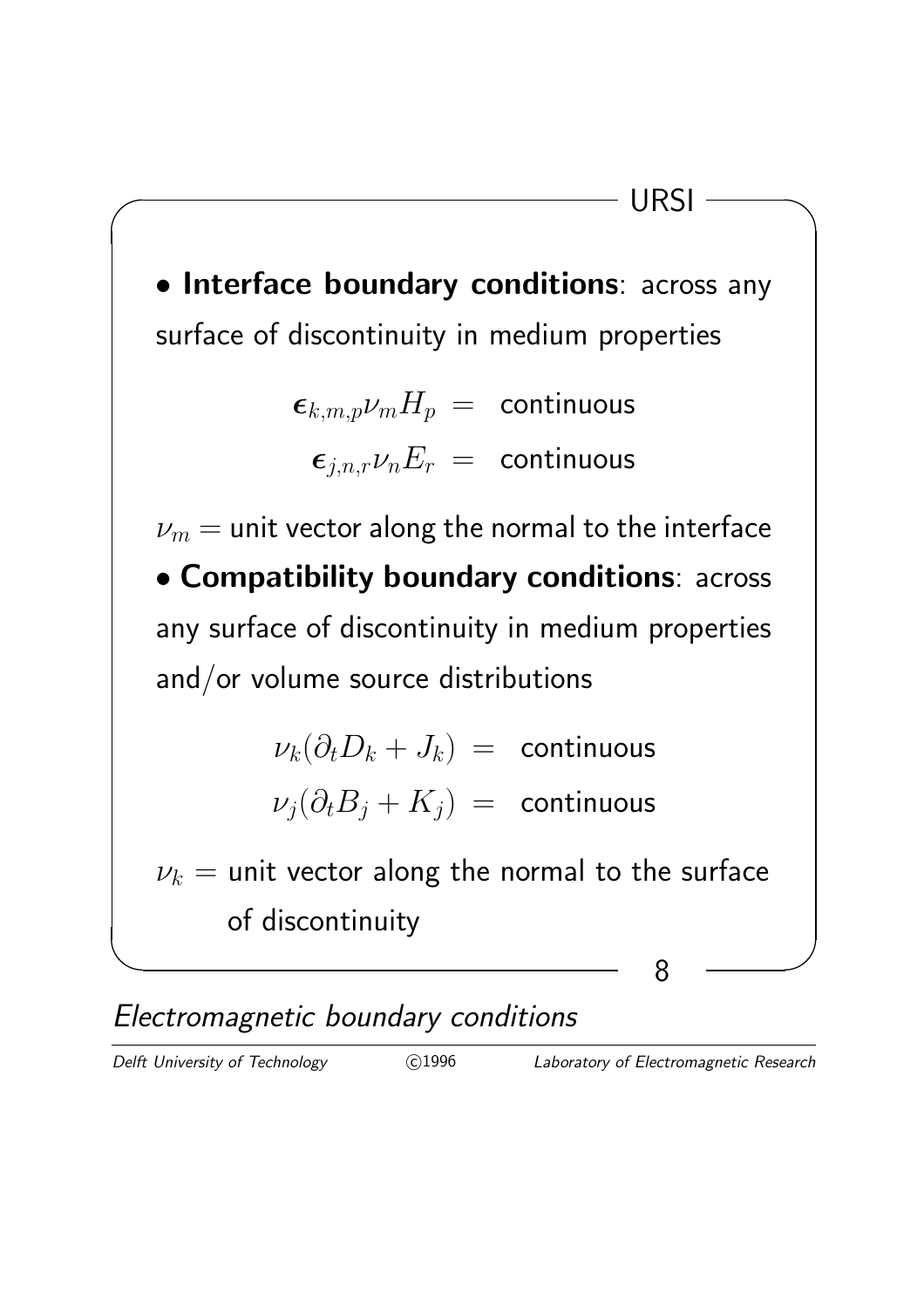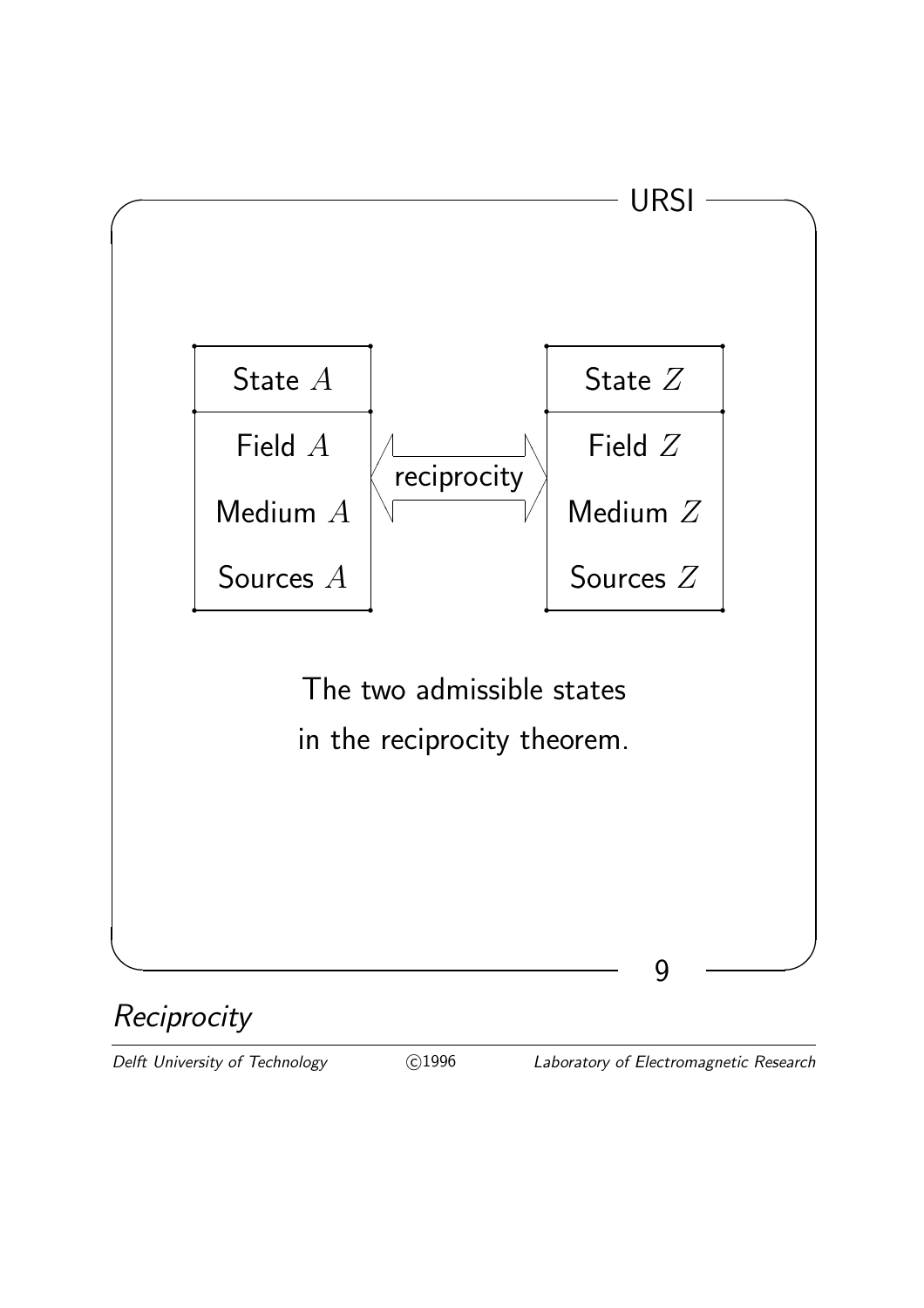• Electromagnetic reciprocity theorem of the time-convolution type:

 $\sqrt{ }$  URSI  $\sqrt{ }$ 

$$
\epsilon_{m,r,p} \int_{\partial \mathcal{D}} \nu_m [E_r^{A} \stackrel{(t)}{\ast} H_p^{Z} - E_r^{Z} \stackrel{(t)}{\ast} H_p^{A}] dA \n= \int_{\mathcal{D}} [\partial_t D_k^{A} \stackrel{(t)}{\ast} E_k^{Z} - \partial_t D_r^{Z} \stackrel{(t)}{\ast} E_r^{A} \n- \partial_t B_j^{A} \stackrel{(t)}{\ast} H_j^{Z} + \partial_t B_p^{Z} \stackrel{(t)}{\ast} H_p^{A}] dV \n+ \int_{\mathcal{D}} [J_k^{A} \stackrel{(t)}{\ast} E_k^{Z} - K_j^{A} \stackrel{(t)}{\ast} H_j^{Z} \n-J_r^{Z} \stackrel{(t)}{\ast} E_r^{A} + K_p^{Z} \stackrel{(t)}{\ast} H_p^{A}] dV
$$

• The reciprocity relation is a "weak" formulation of the field problem: for the theorem to hold for arbitrary States  $Z$ , State A must satisfy the field equations

✫ ✪ 10

Reciprocity theorem of the time-convolution type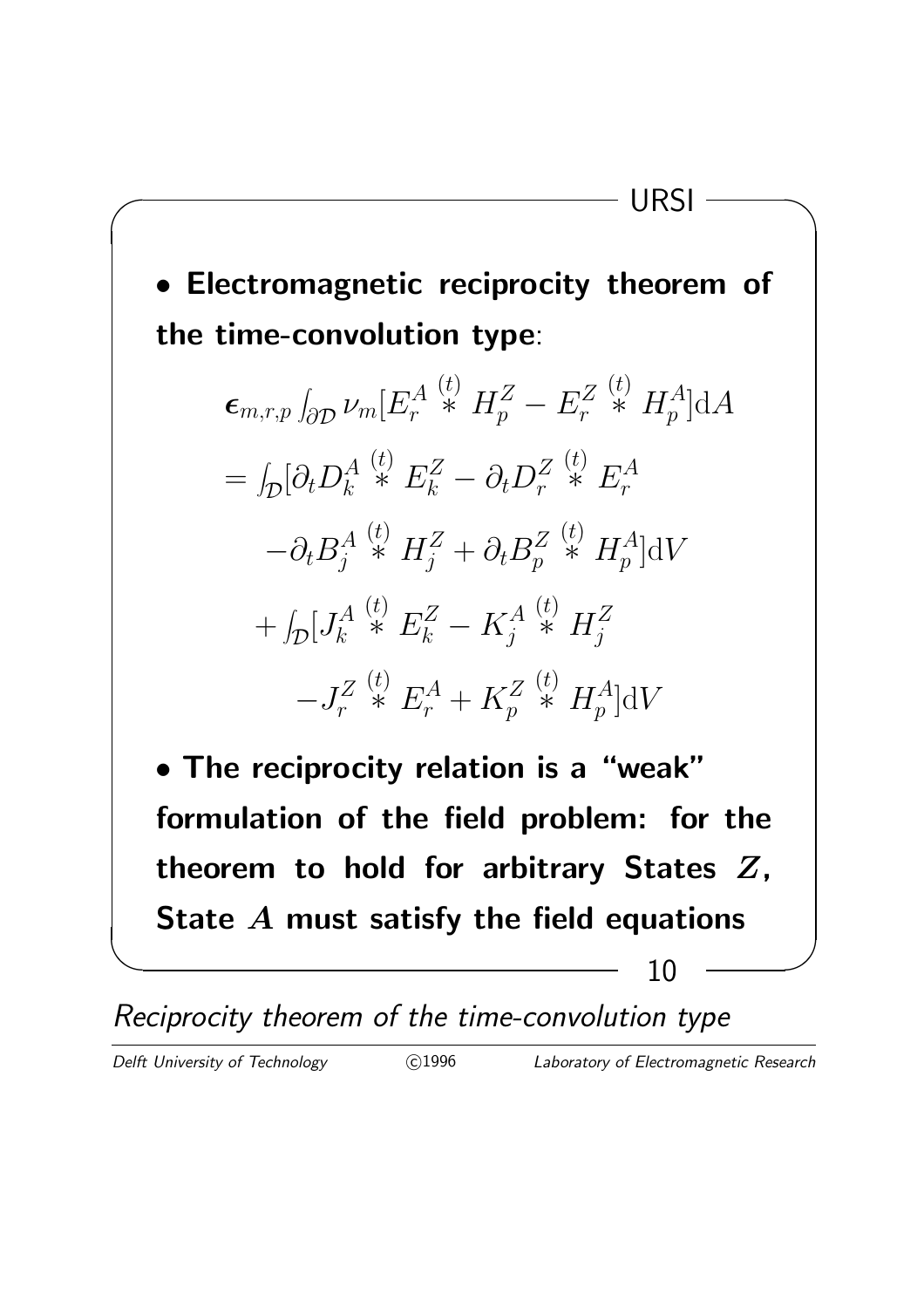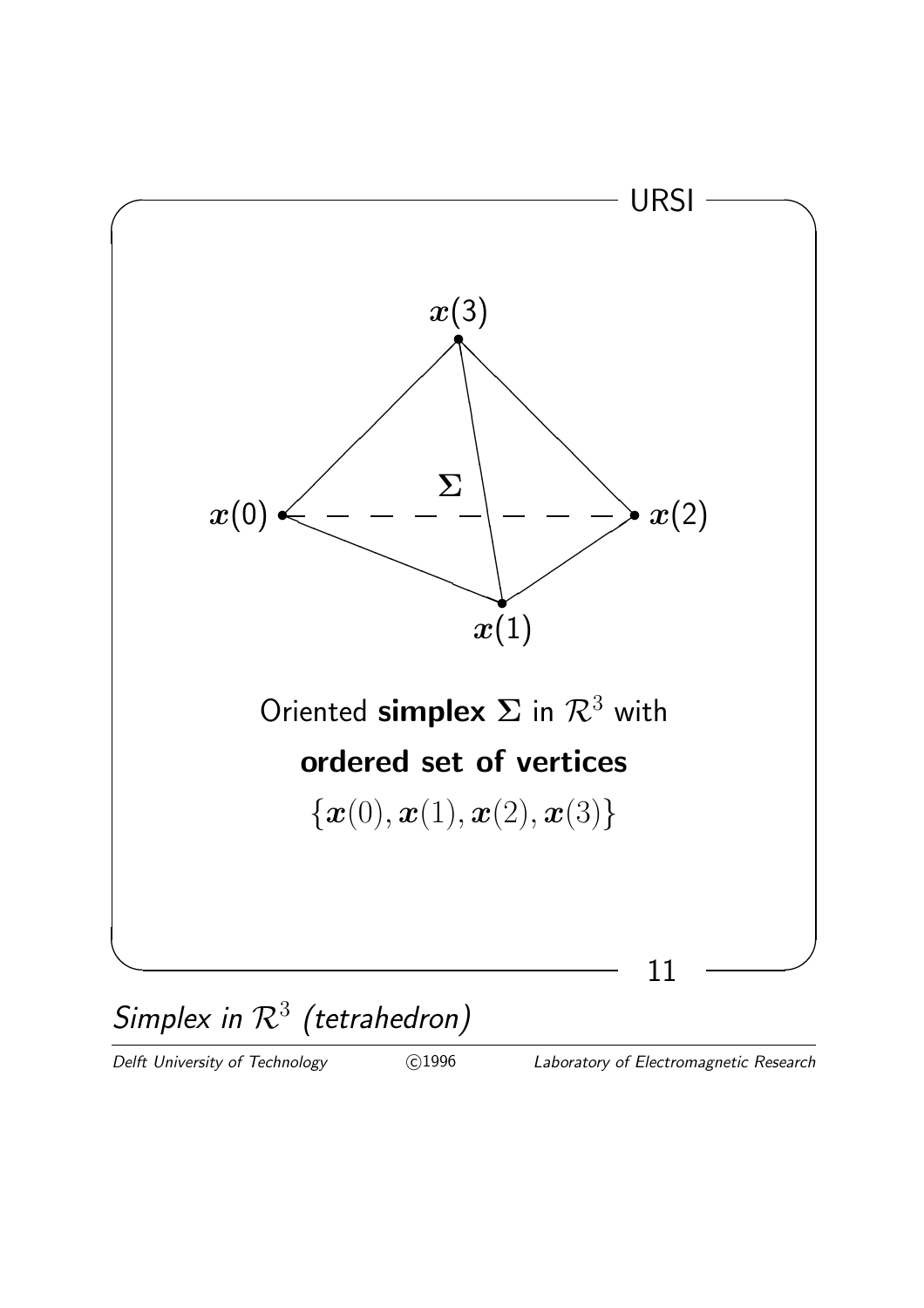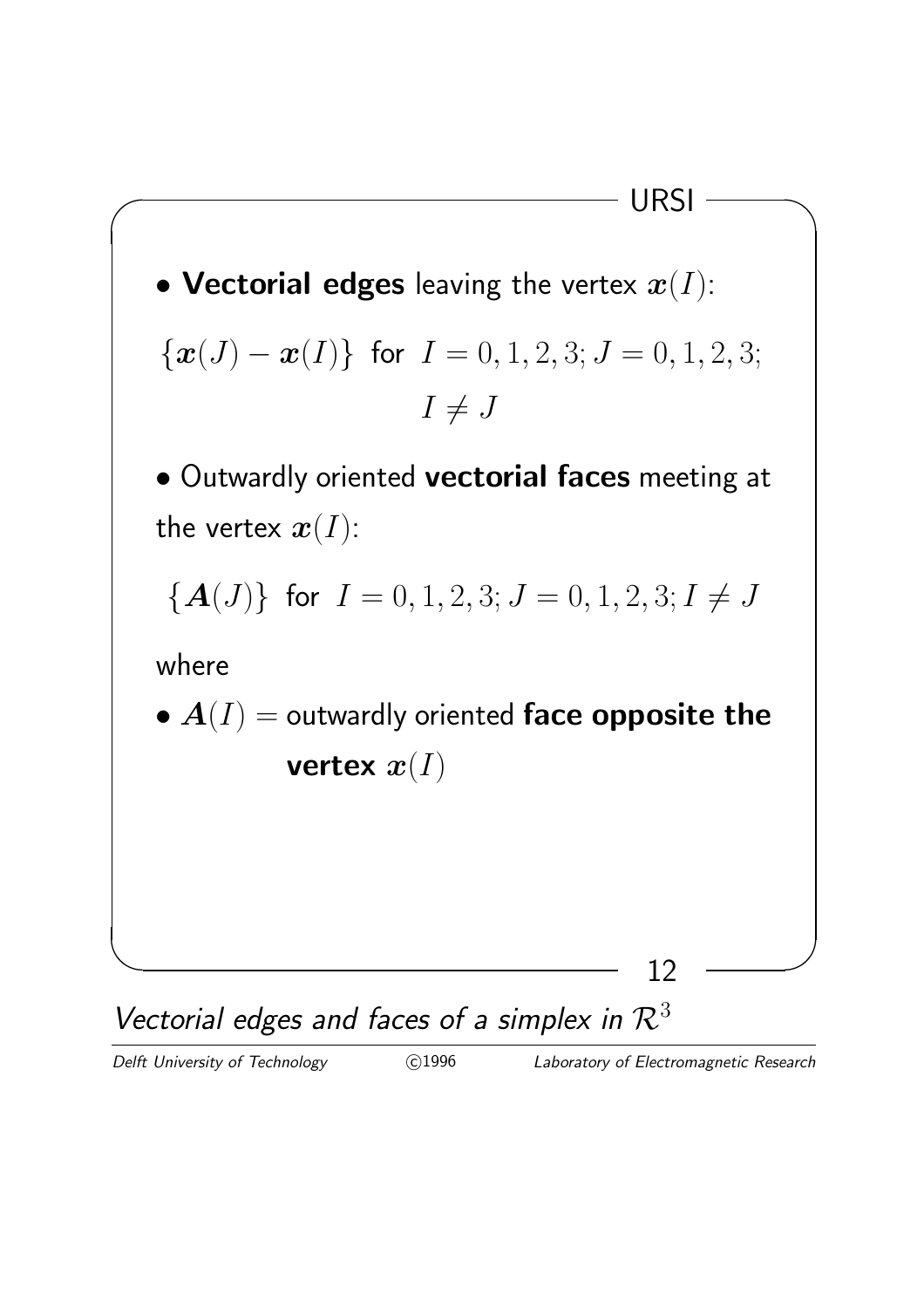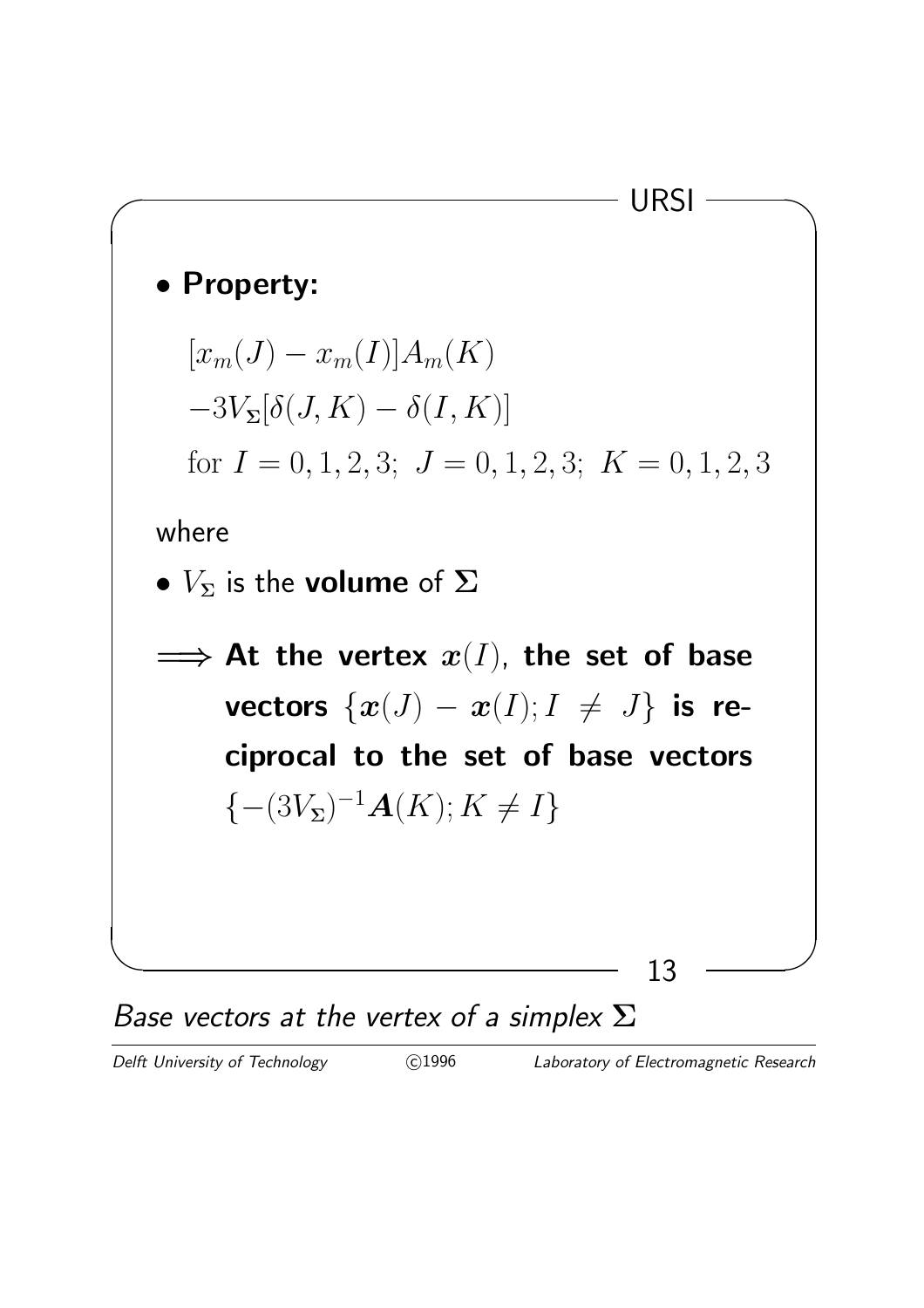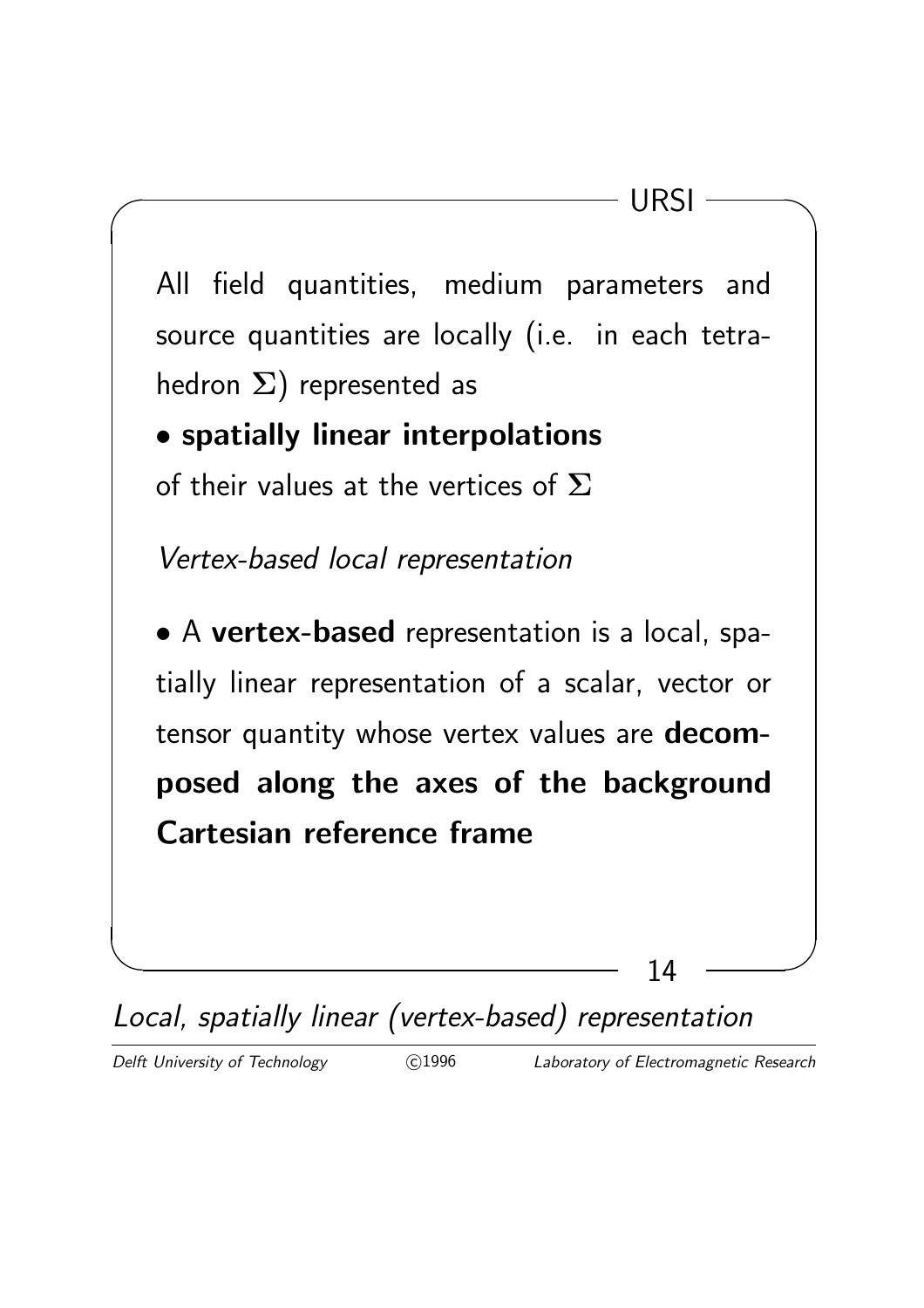## Edge-based local vector representation

• An edge-based representation is a local, spatially linear representation of a vector quantity whose vertex "components" are the projections of that vector on the vectorial edges leaving that vertex

 $\sqrt{ }$  URSI  $\sqrt{ }$ 

#### Face-based local vector representation

• A face-based representation is a local, spatially linear representation of a vector quantity whose vertex "components" are the projections of that vector on the vectorial faces meeting at that vertex

✫ ✪ 15

Edge- and face-based local vector representation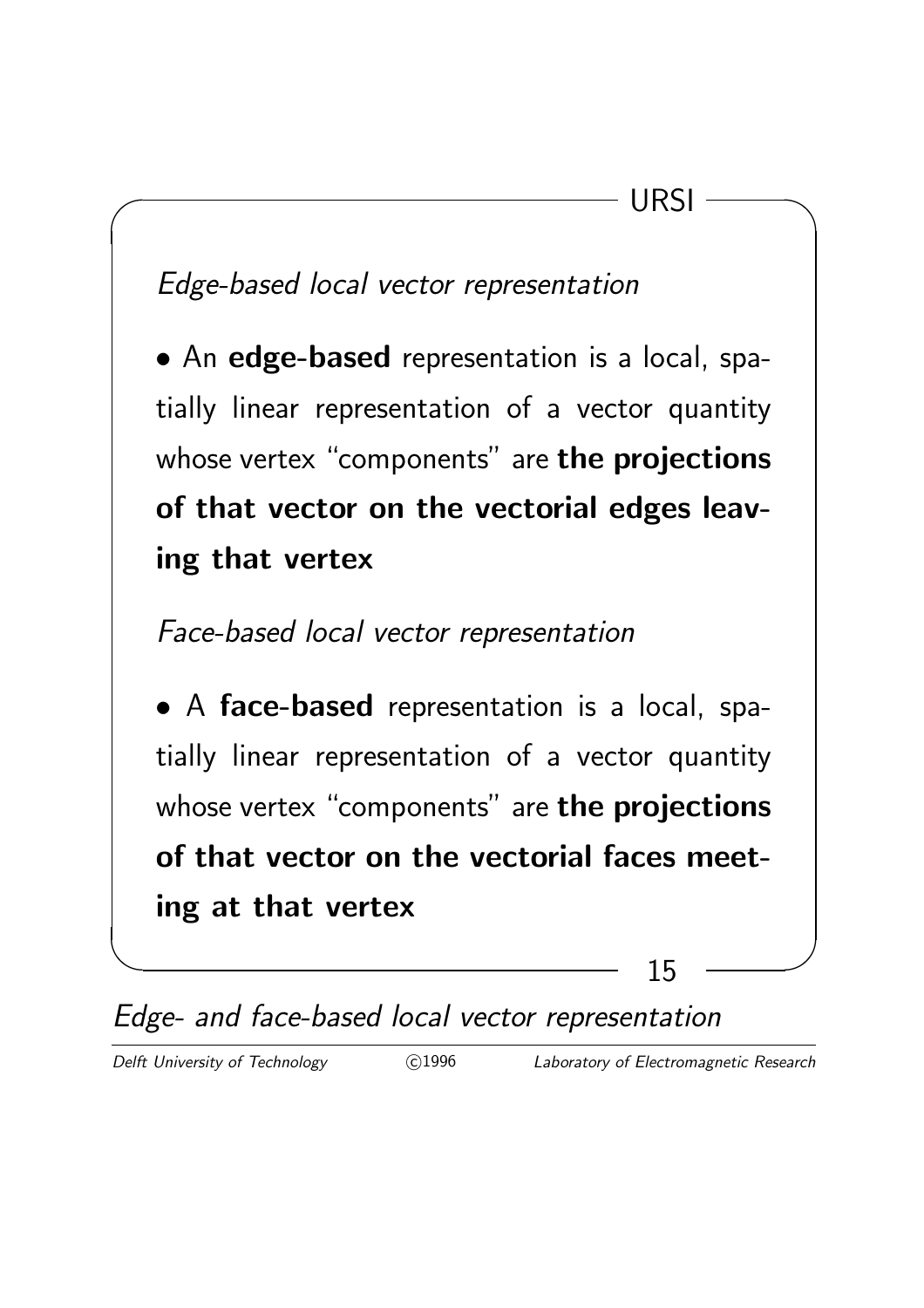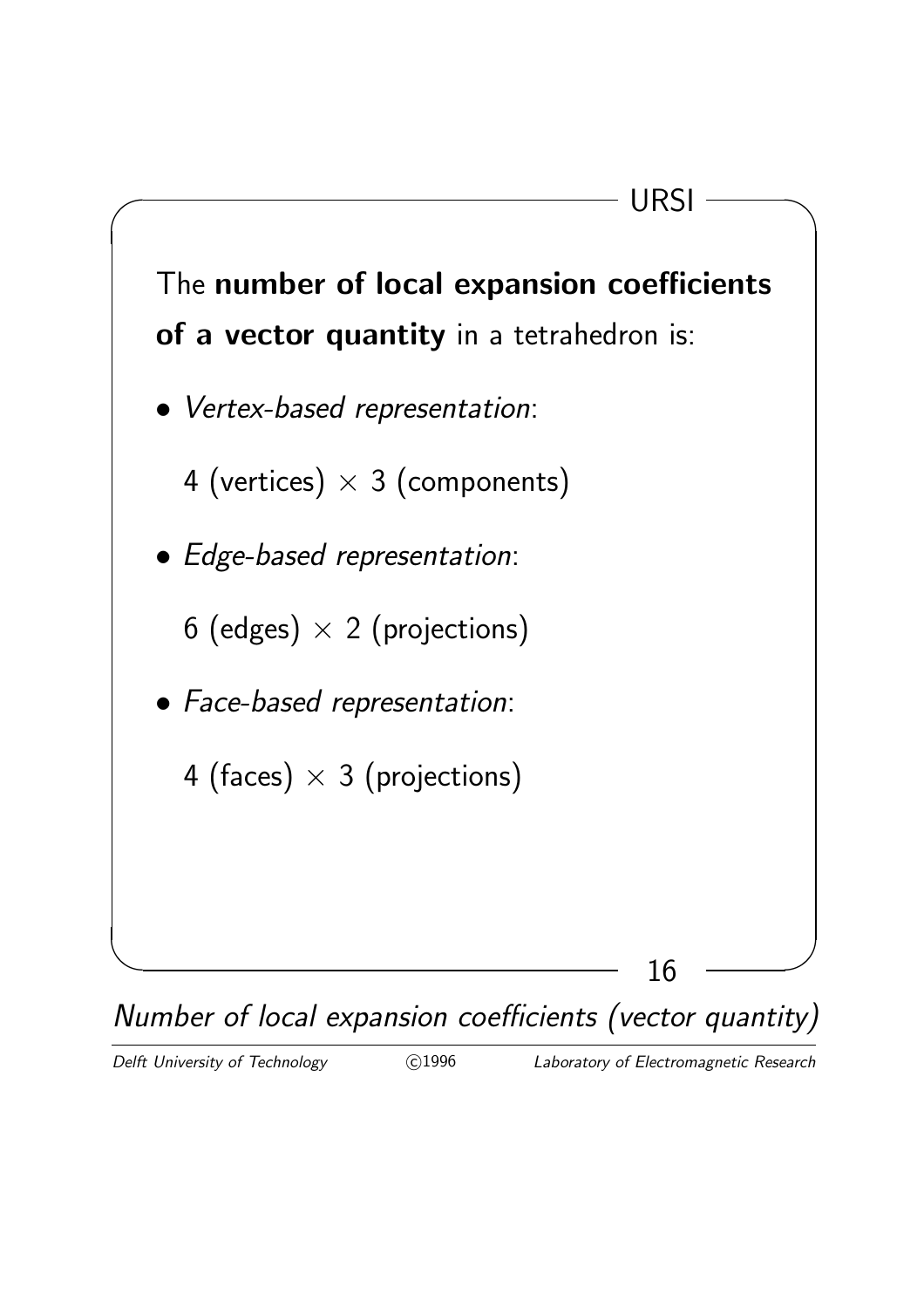

Global representations (field quantities)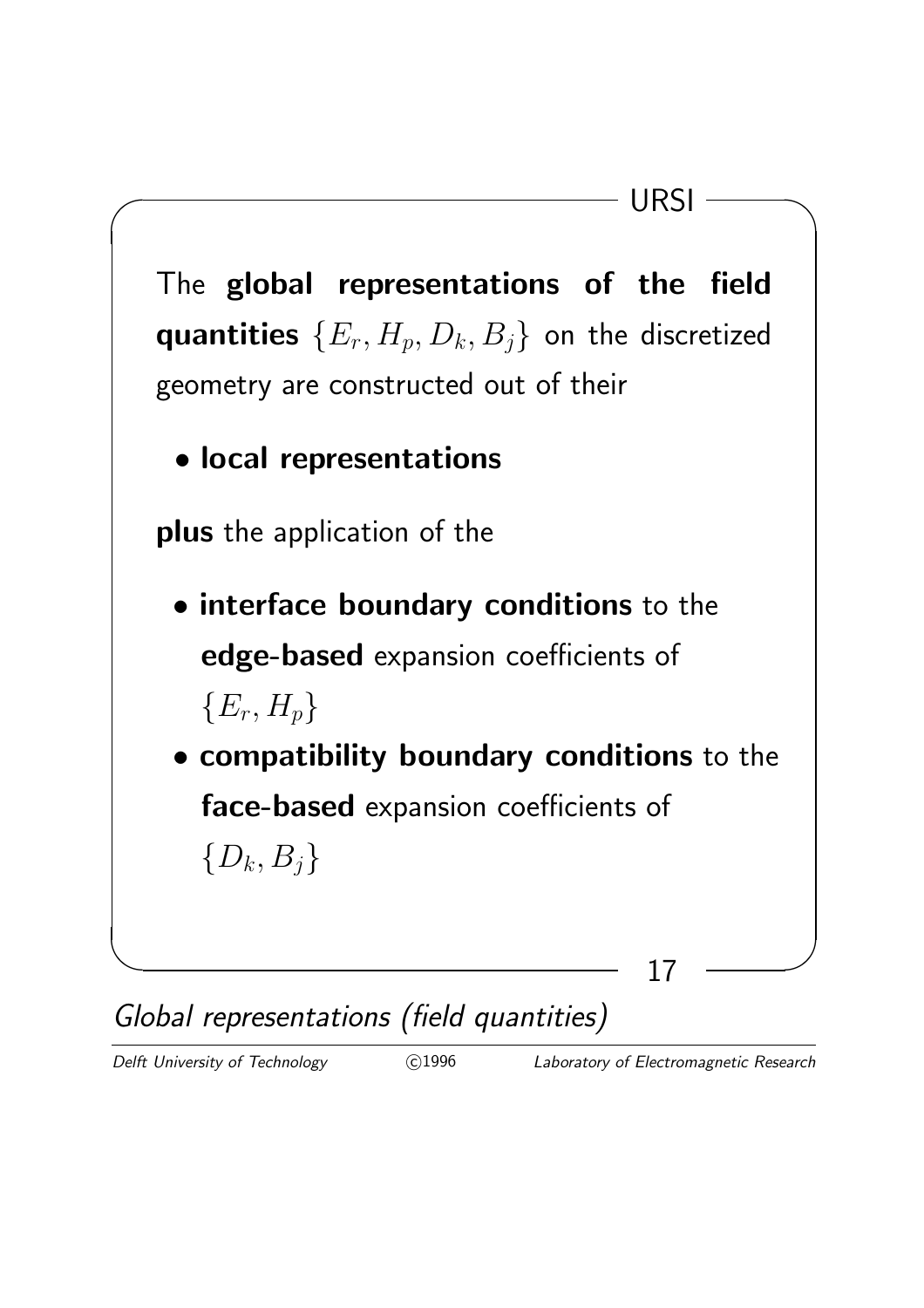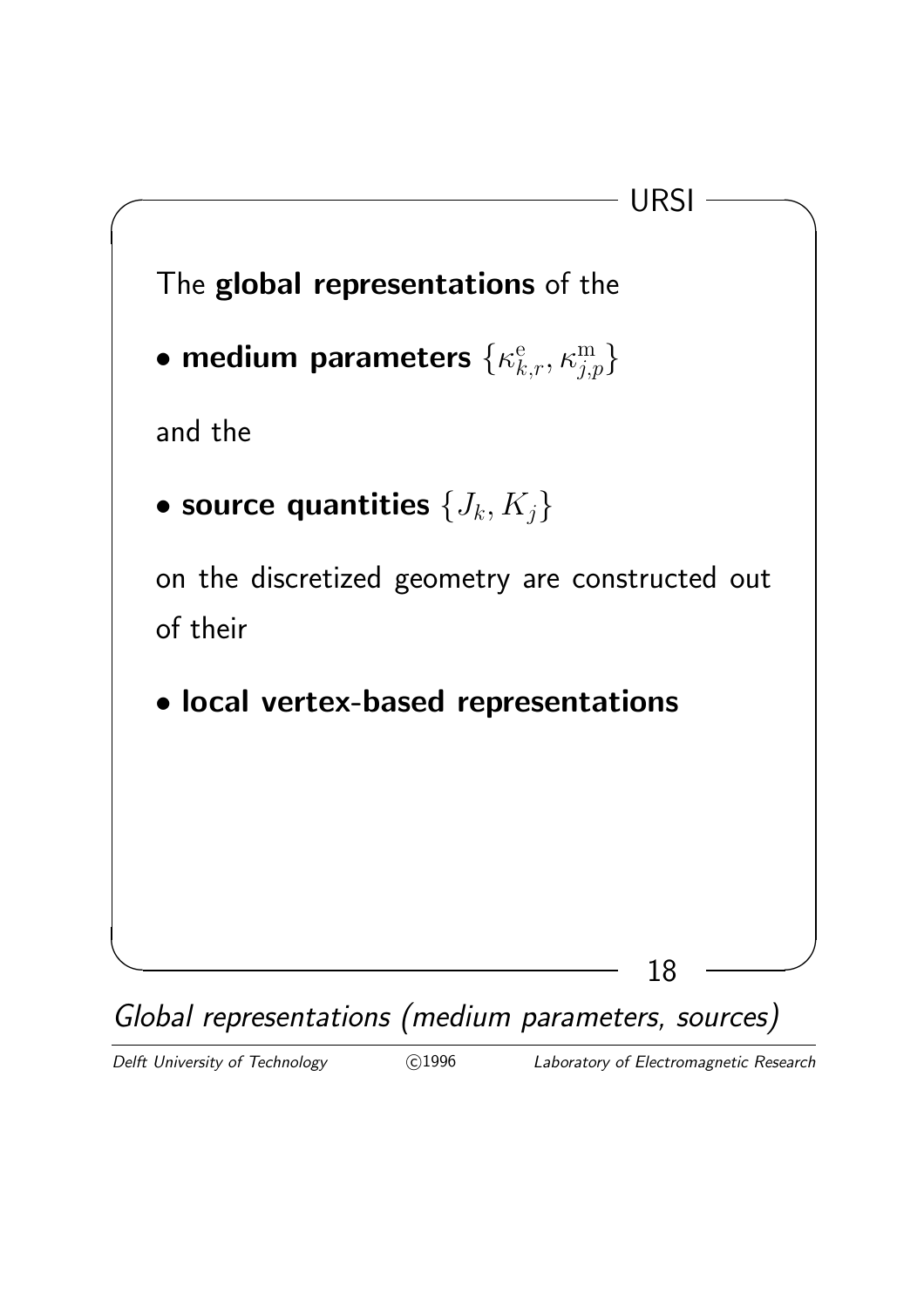To accomodate radiation problems without explicit boundary conditions on the boundary of the domain of computation, an embedding procedure is applied; the embedding has:

 $\bullet$   $\mathcal{R}^3$  as support

• medium parameters  $\{\kappa_{k,r}^{\mathrm{e};\mathrm{b}},\kappa_{j,p}^{\mathrm{m};\mathrm{b}}\}$ , such that the Green's functions (point-source solutions) are analytically known

 $\implies$  Field computation problem can be reformulated as a scattering problem with contrast source distributions that have the contrasting domain of computation as their support

✫ ✪ 19

Embedding procedure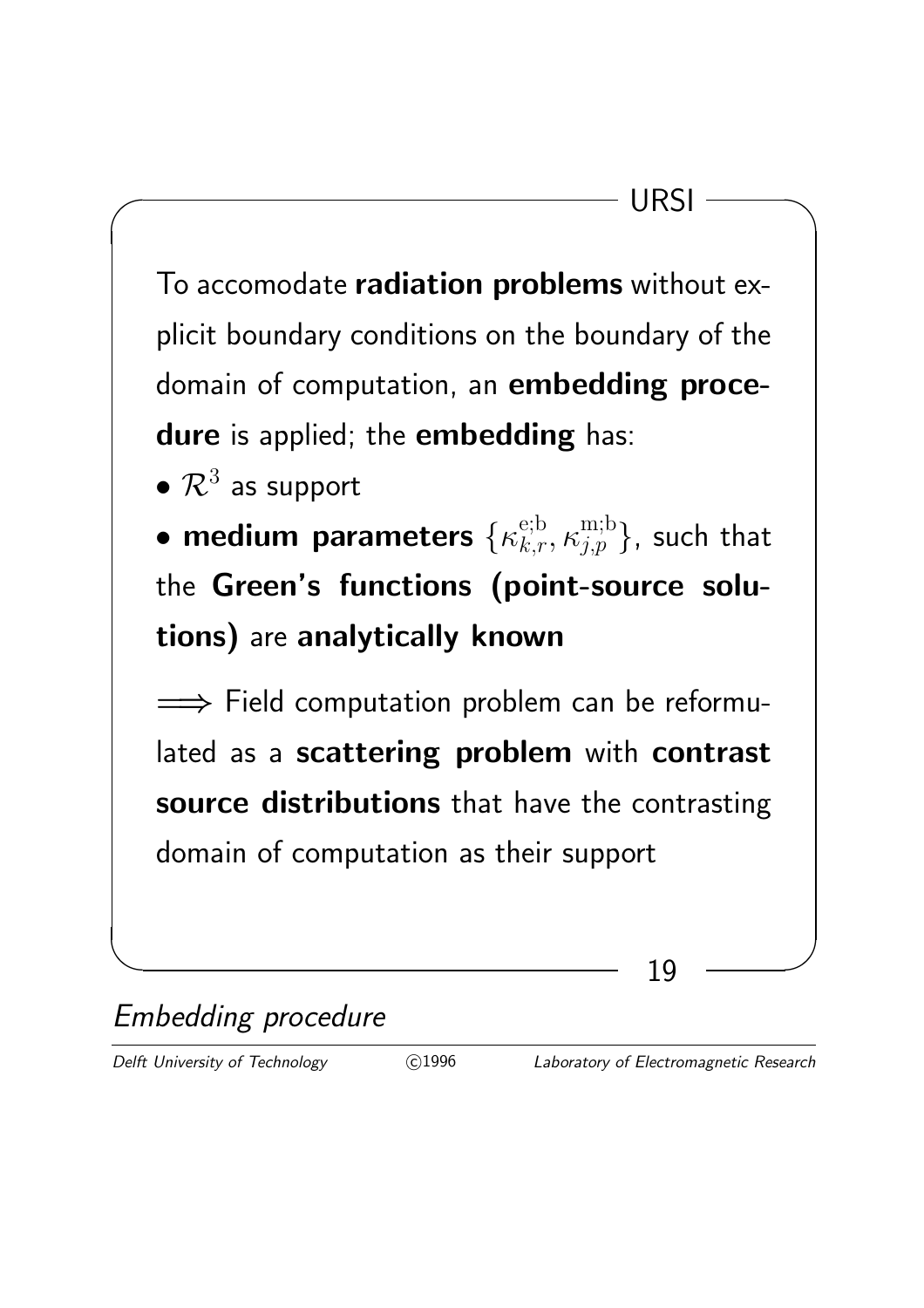

Computational methods based on reciprocity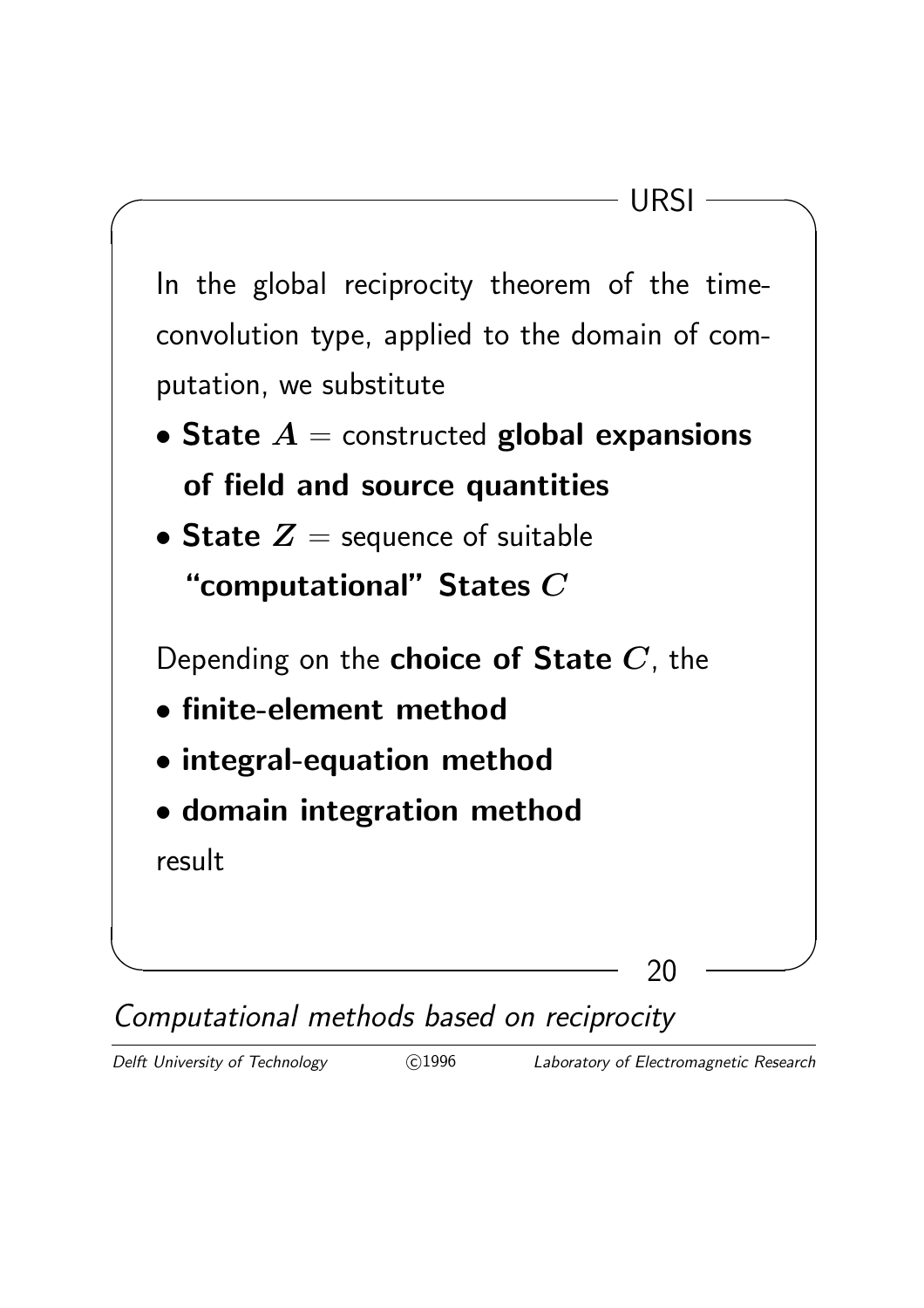

Finite-element method (computational state)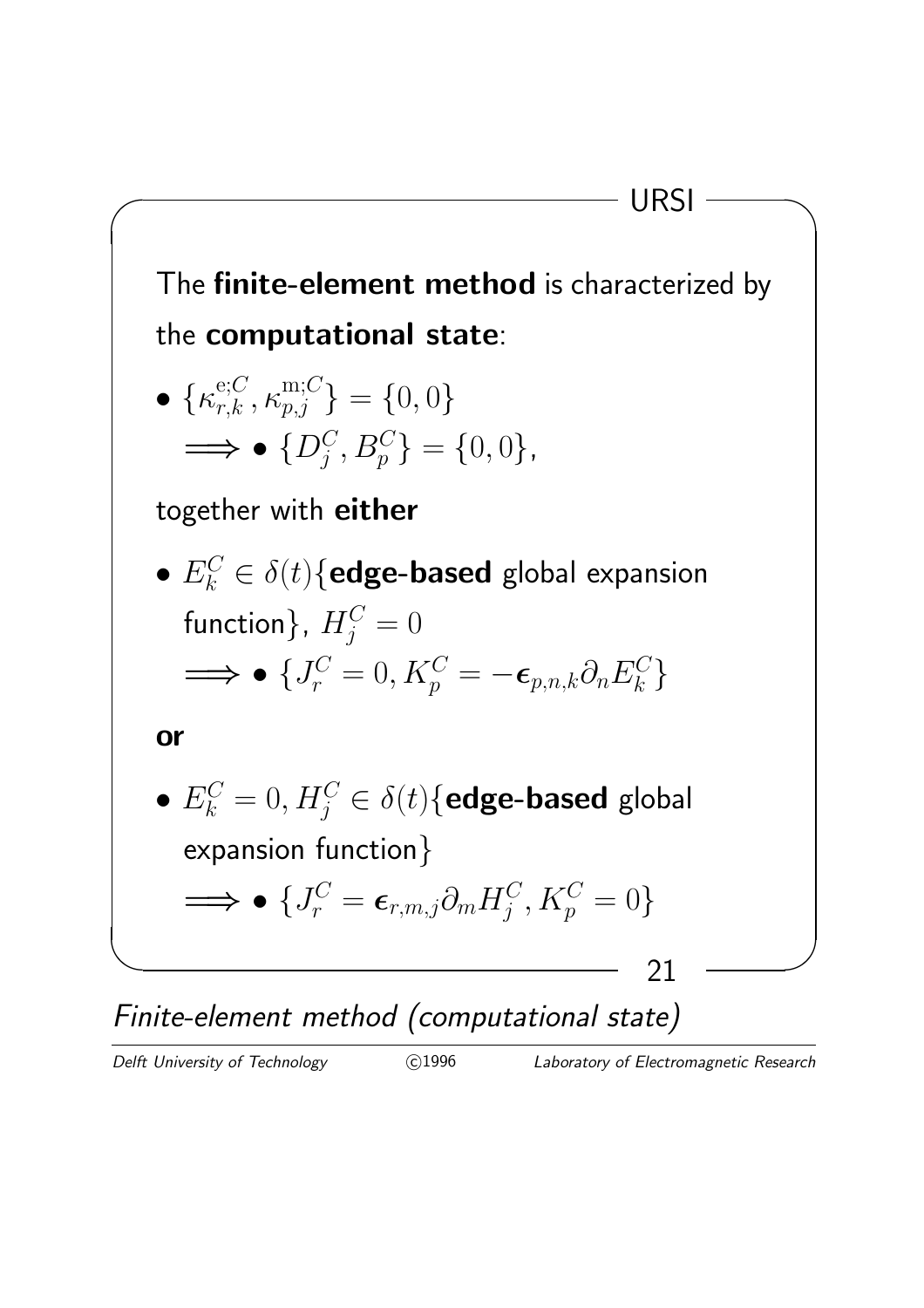#### Finite-element method:

• Substitute expanded (actual) field state and chosen computational state in reciprocity theorem of the time-convolution type, applied to the domain of computation

• Invoke constitutive relations at all vertices

• Relate boundary values on the boundary of the domain of computation to contrast source densities via source-type field representation in embedding

 $\implies$ 

• "square" system of equations in the time evolution of the expansion coefficients

(continued . . .)

✫ ✪ 22

# Finite-element method (procedure)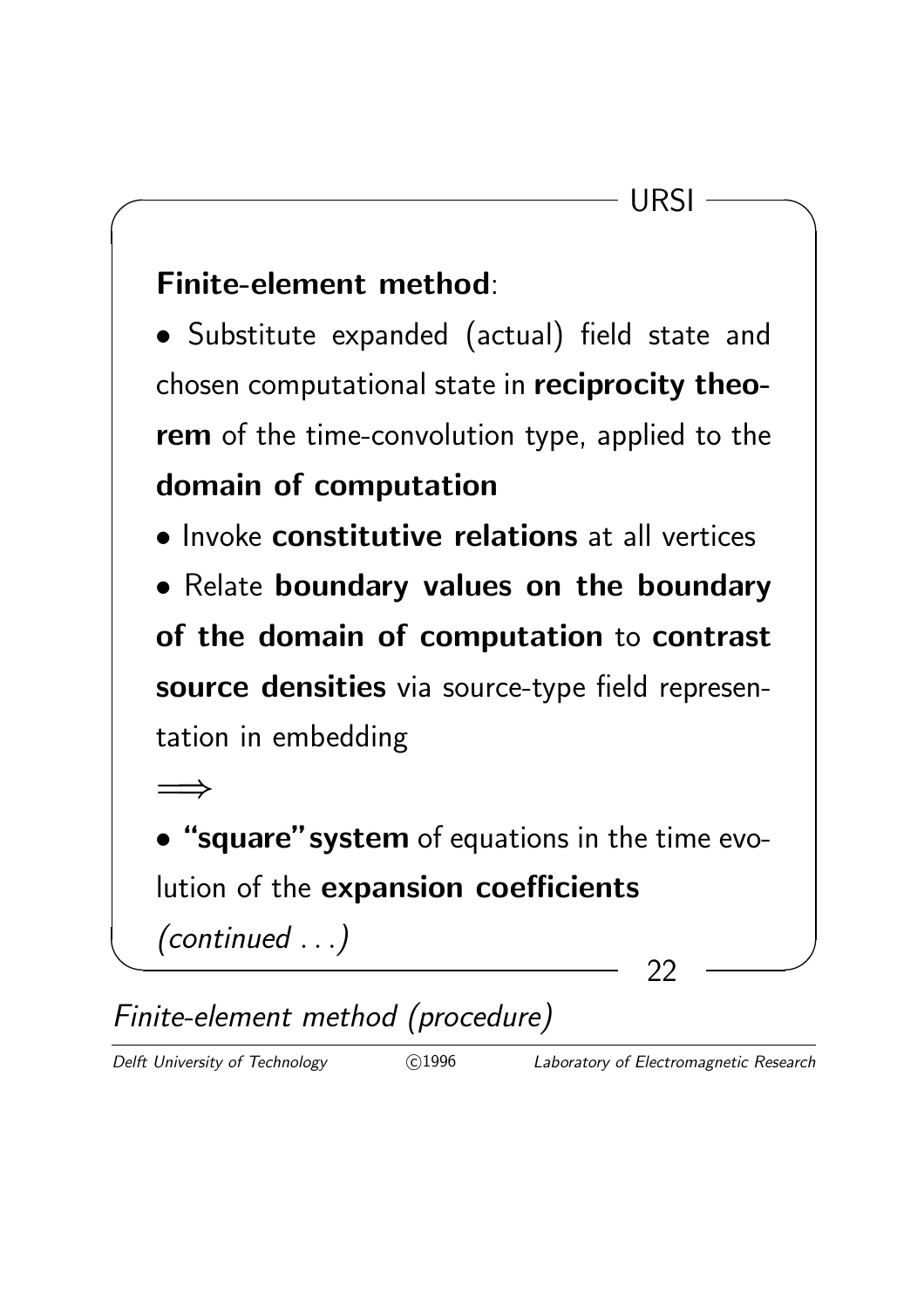✫ ✪  $\sqrt{ }$  URSI  $\sqrt{ }$ 23 • Substitute expanded (actual) field state in compatibility relations and compatibility boundary conditions =⇒ • additional equations in the same set of expansion coefficients An overdetermined system of equations in the time evolution of the expansion coefficients results • Solution method: iterative procedure with guaranteed decrease in the norm of the residual

Finite-element method (procedure, continued)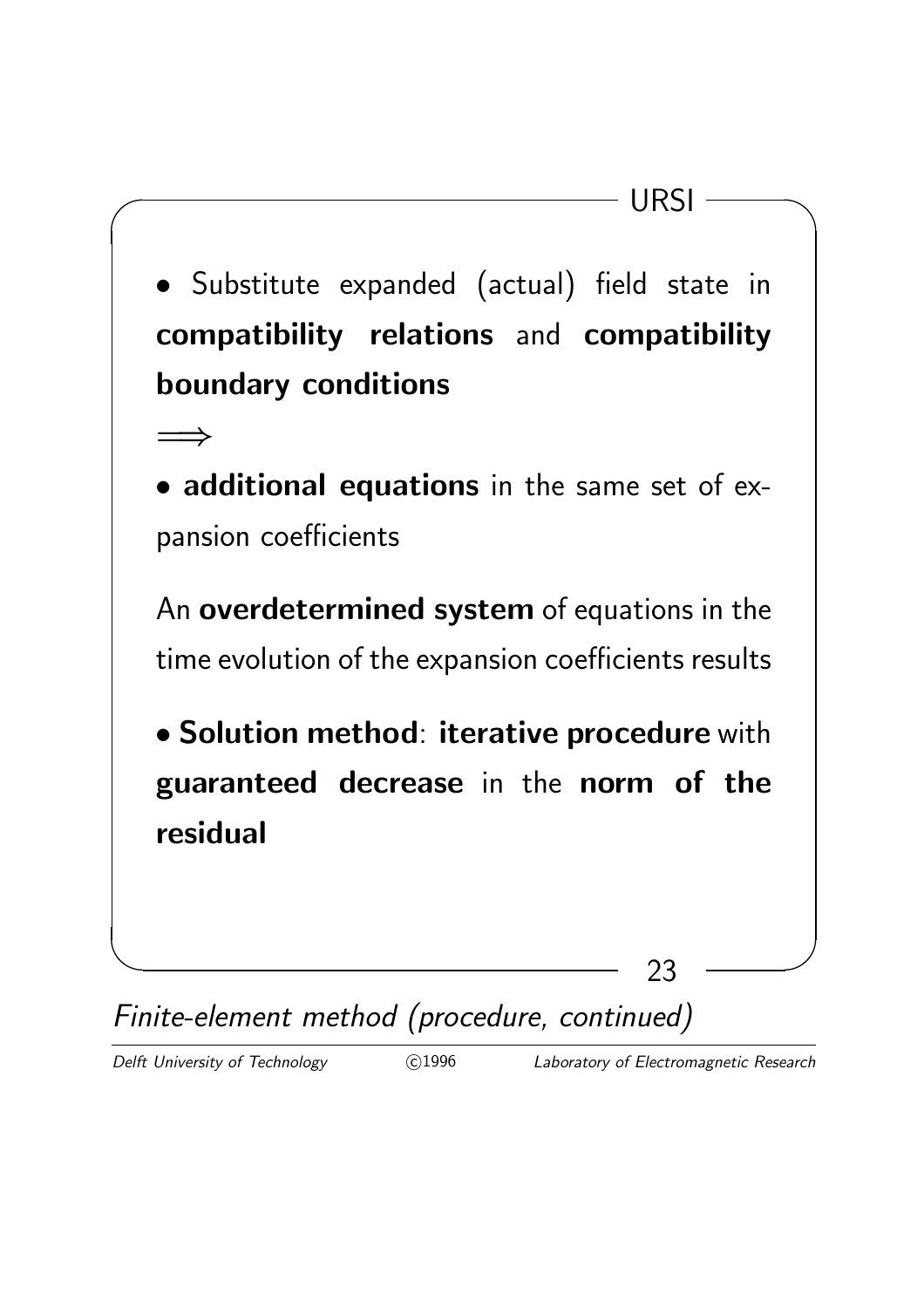

Integral-equation method (computational state)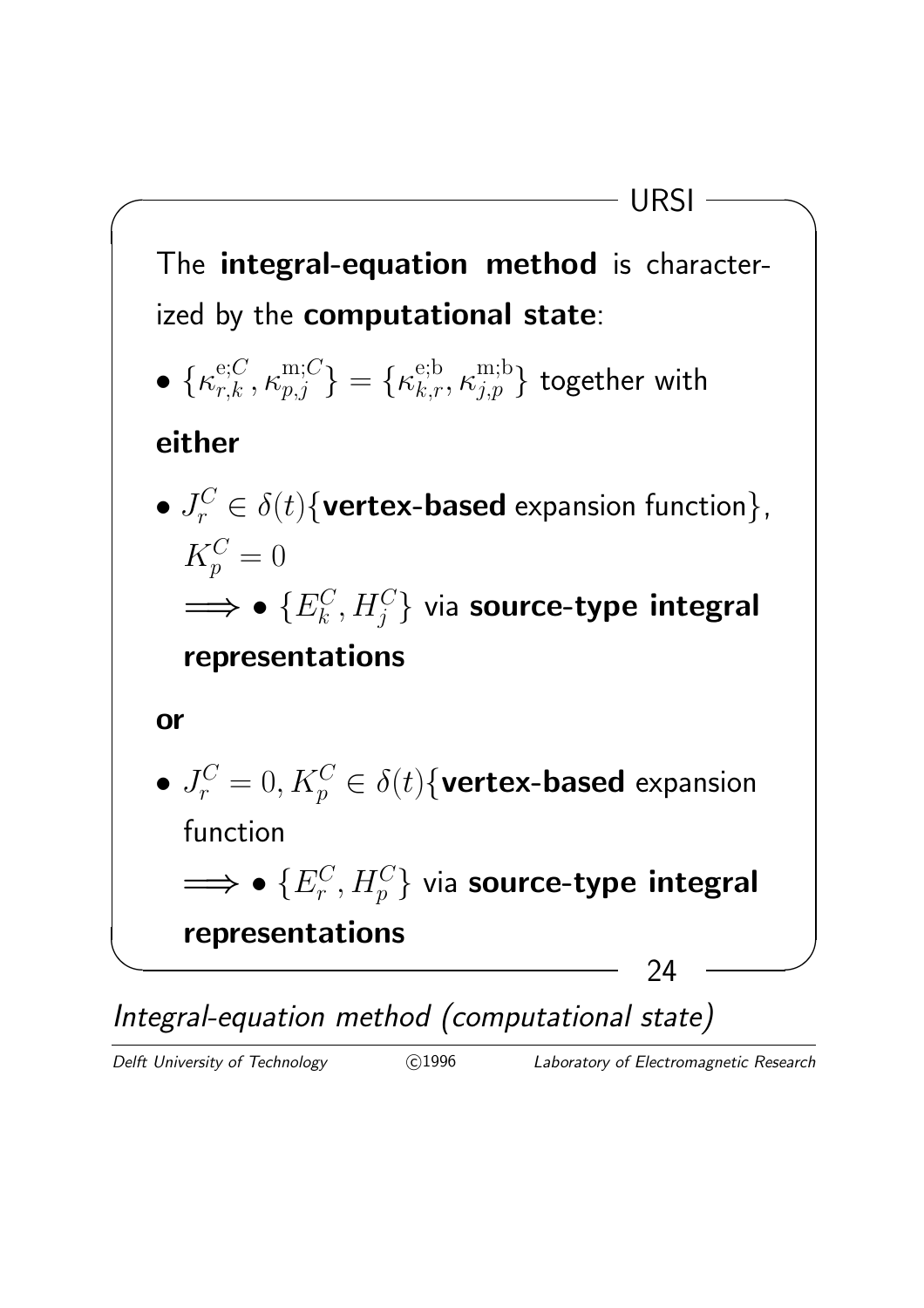

Integral-equations method (procedure)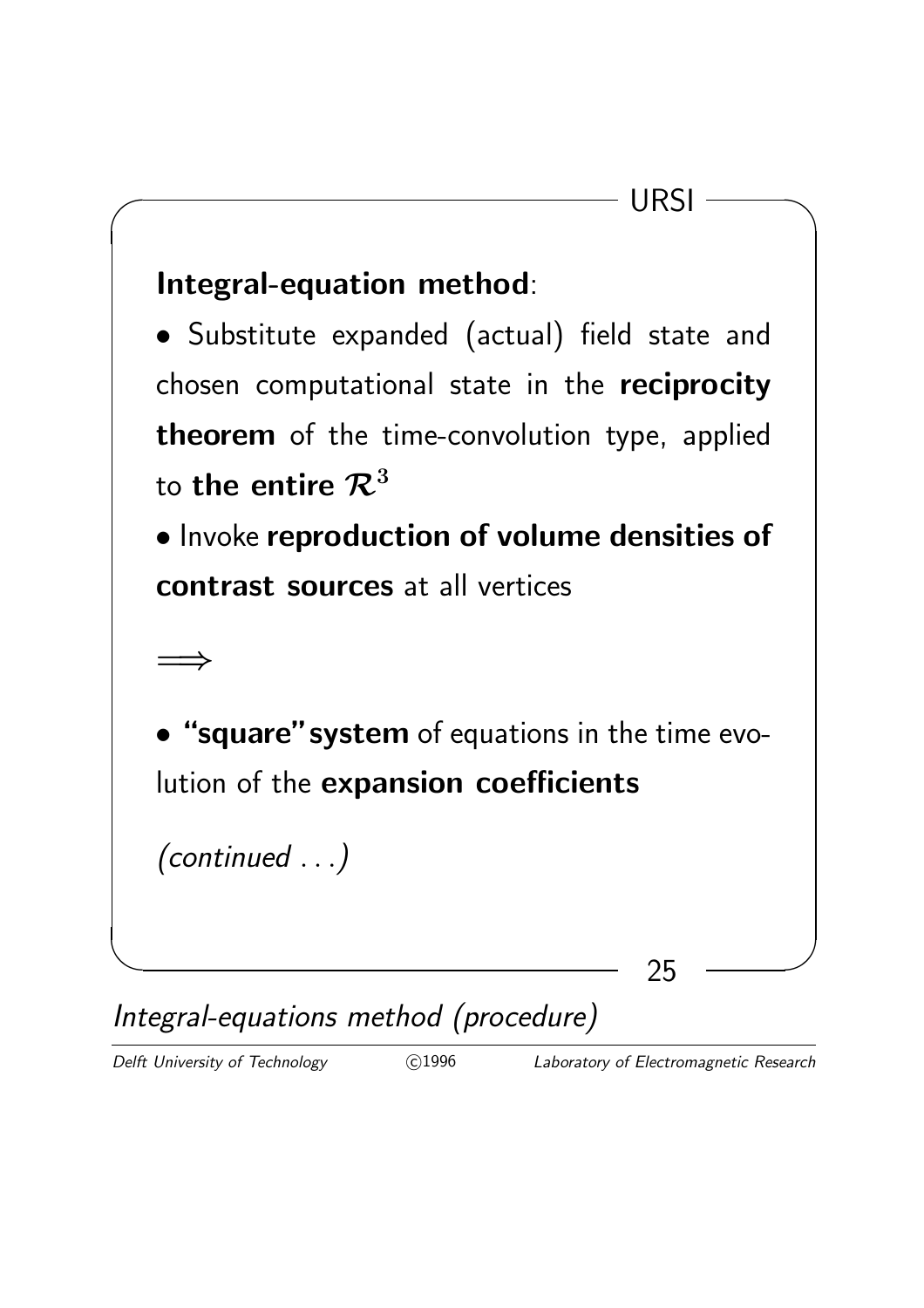✫ ✪  $\sqrt{ }$  URSI  $\sqrt{ }$ 26 • Substitute expanded (actual) field state in compatibility relations and compatibility boundary conditions  $\implies$ • additional equations in the same set of expansion coefficients An overdetermined system of equations in the time evolution of the expansion coefficients results • Solution method: iterative procedure with guaranteed decrease in the norm of the residual

Integral-equation method (procedure, continued)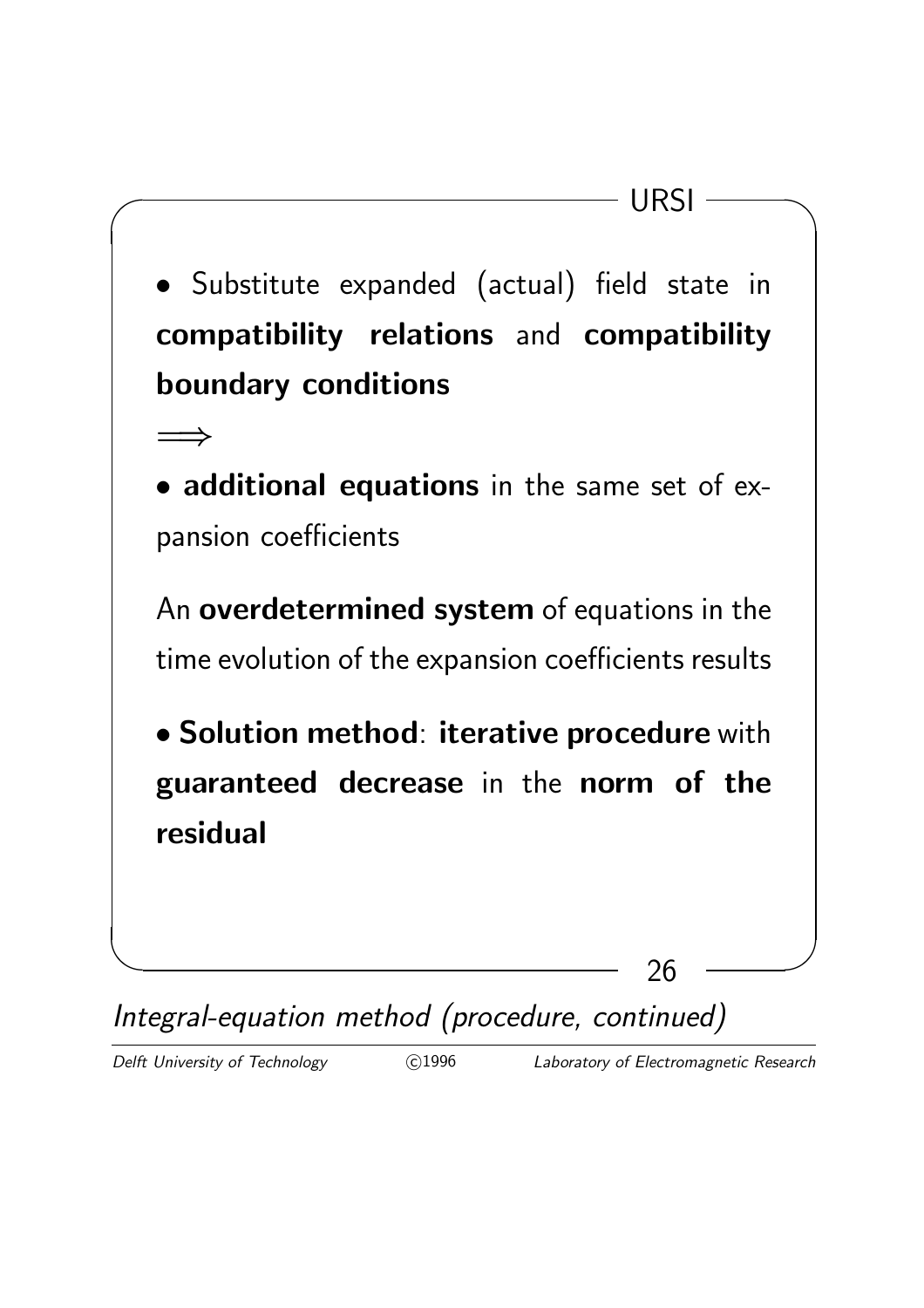The domain integration method is characterized by the computational state:

 $\sqrt{ }$  URSI  $\sqrt{ }$ 

$$
\begin{aligned}\n\bullet \{ \kappa_{r,k}^{\text{e};C}, \kappa_{p,j}^{\text{m};C} \} &= \{ 0, 0 \} \\
\Longrightarrow \bullet \{ D_r^C, B_p^C \} &= \{ 0, 0 \}, \n\end{aligned}
$$

together with either

 $\bullet\;\{E_{k}^{C}\in\delta(t)\{ \text{global constant with the domain} \}$ of computation as support $\},\ H_j^C=0\}$  $\Longrightarrow \bullet \{J_r^C$  $\{C_r^C, K_p^C\} = \{0, 0\}$ 

or

✫ ✪ 27 •  $\{E_k^C=0,H_j^C\in \delta(t)\{$ global constant with the domain of computation as support}  $\Longrightarrow \bullet \{J_r^C$  $\{C_r^C, K_p^C\} = \{0, 0\}$ 

Domain integration method (computational state)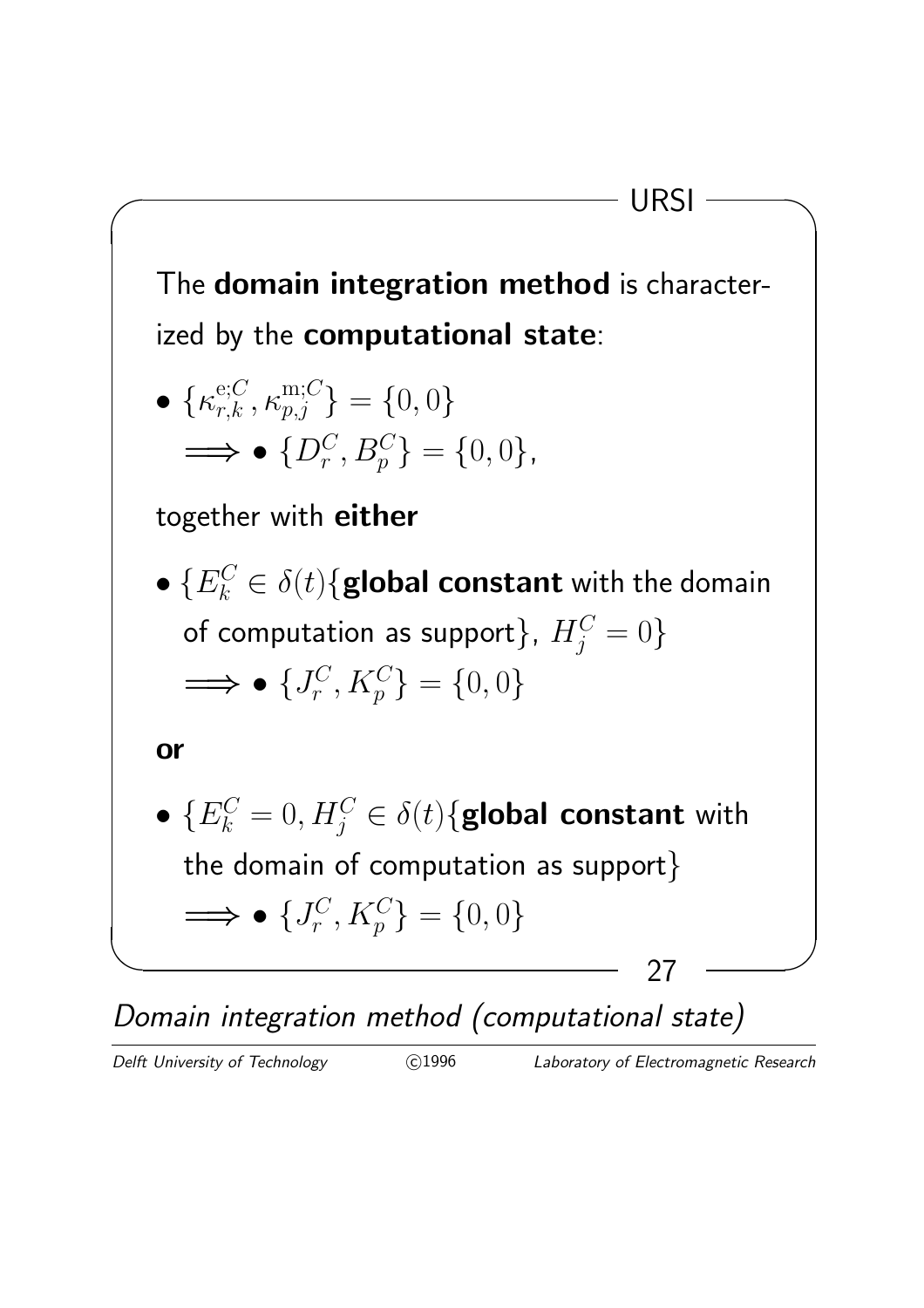## Domain integration method:

• Substitute expanded (actual) field state and chosen computational state in reciprocity theorem of the time-convolution type, applied to the domain of computation

• Invoke constitutive relations at all vertices

• Relate boundary values on the boundary of the domain of computation to contrast source densities via source-type field representation in embedding

 $\implies$ 

• "square"system of equations in the time evolution of the expansion coefficients

(continued . . .)

✫ ✪ 28

Domain integration method (procedure)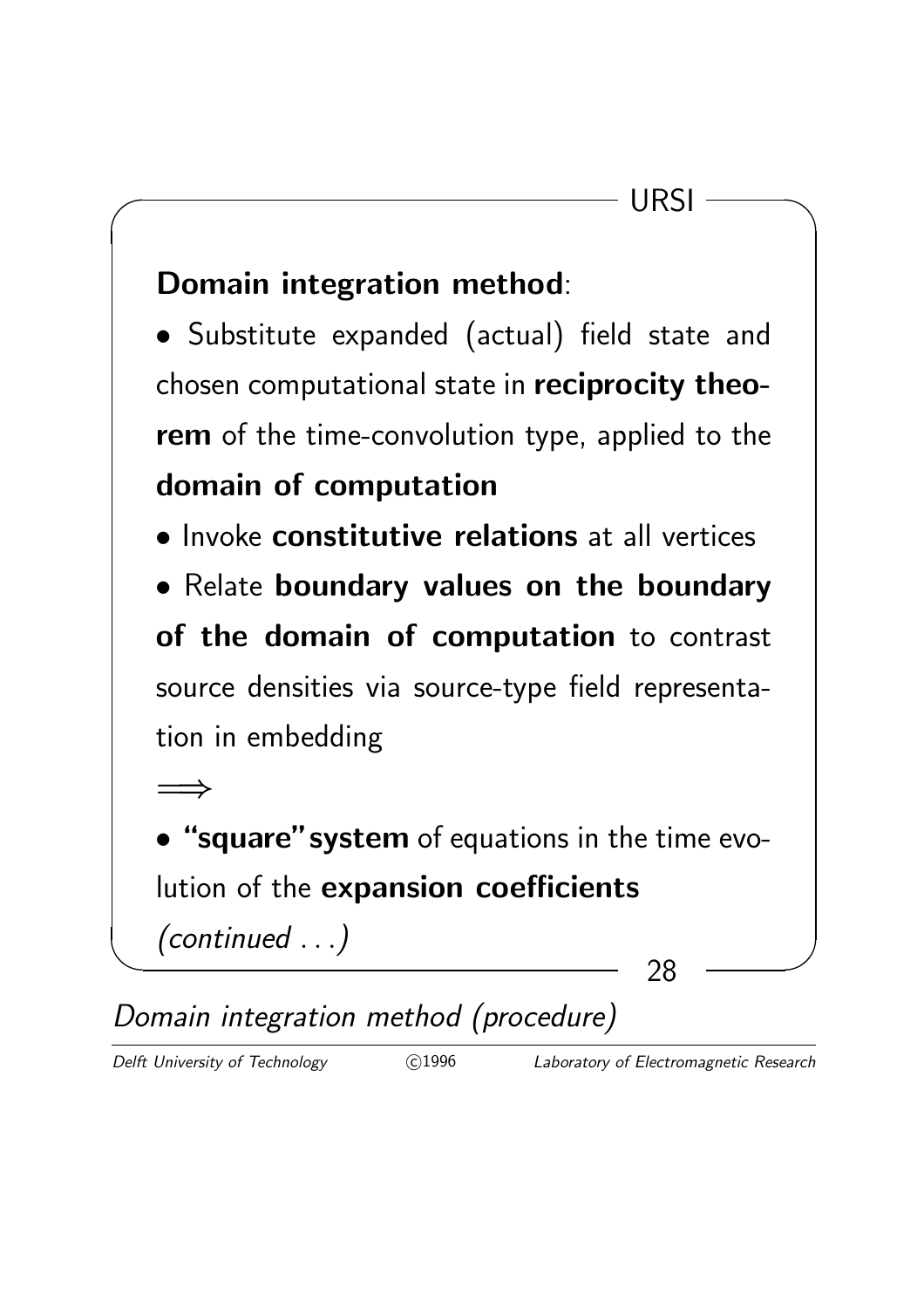$\sqrt{ }$  URSI  $\sqrt{ }$ 29 • Substitute expanded (actual) field state in compatibility relations and compatibility boundary conditions  $\implies$ • additional equations in the same set of expansion coefficients An overdetermined system of equations in the time evolution of the expansion coefficients results • Solution method: iterative procedure with guaranteed decrease in the norm of the residual

Domain integration method (procedure, continued)

✫ ✪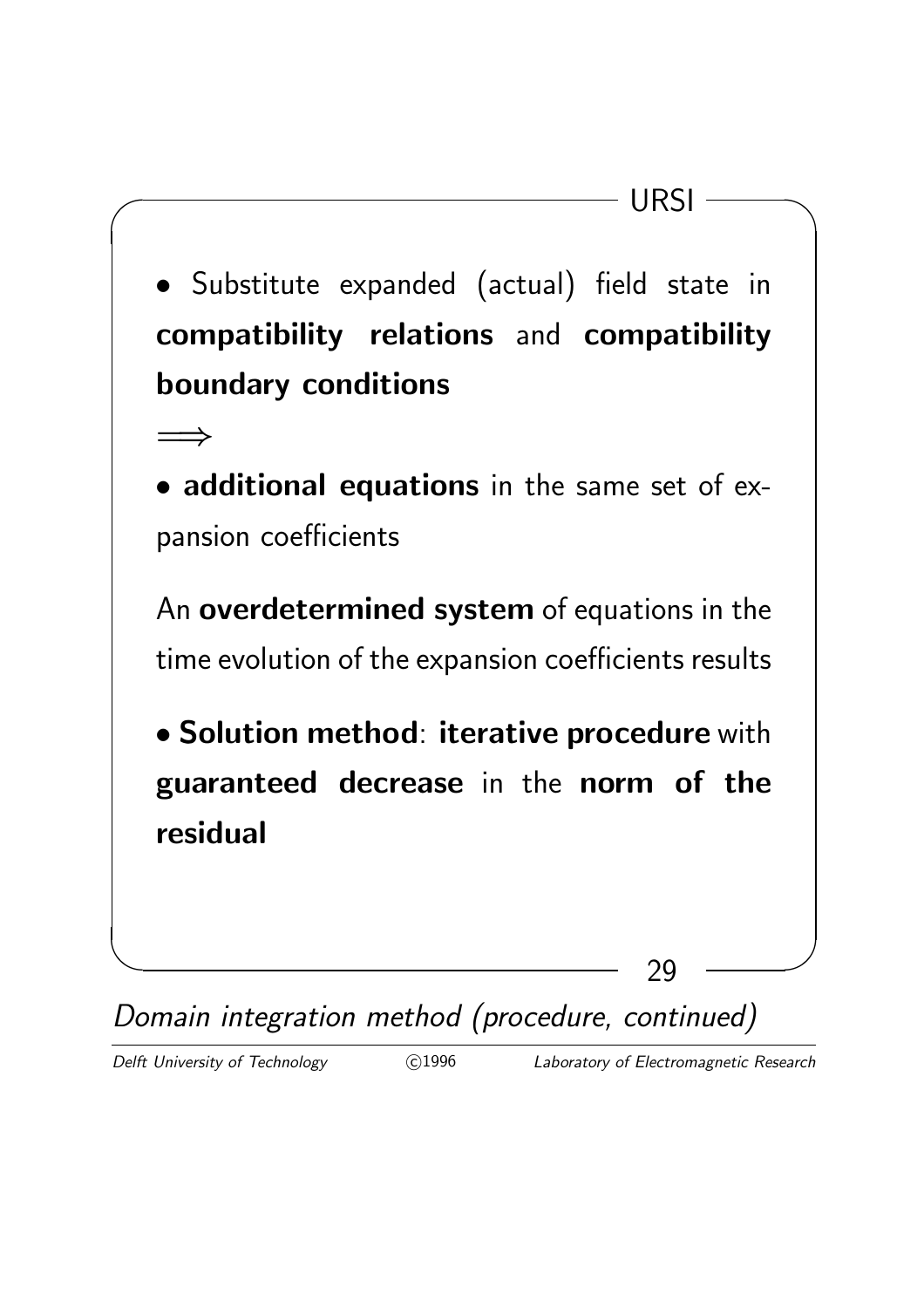$\sqrt{ }$  URSI  $\sqrt{ }$ 

#### Note:

In the substitution of the computational states in the reciprocity theorem of the time-convolution type, the value of the chosen constant drops out and the resulting equations are the same as when the field equations are integrated over the domain of computation and Gauss' integral theorem is applied. The latter domain integration method can therefore also be approached directly.

# Domain integration method (note)

 $\sim$  30  $\sim$  30  $\sim$  30  $\sim$  30  $\sim$  30  $\sim$  30  $\sim$  30  $\sim$  30  $\sim$  30  $\sim$  30  $\sim$  30  $\sim$  30  $\sim$  30  $\sim$  31  $\sim$  31  $\sim$  31  $\sim$  31  $\sim$  31  $\sim$  31  $\sim$  31  $\sim$  31  $\sim$  31  $\sim$  31  $\sim$  31  $\sim$  31  $\sim$  31  $\sim$  31  $\sim$ 

Delft University of Technology (C)1996 Laboratory of Electromagnetic Research

30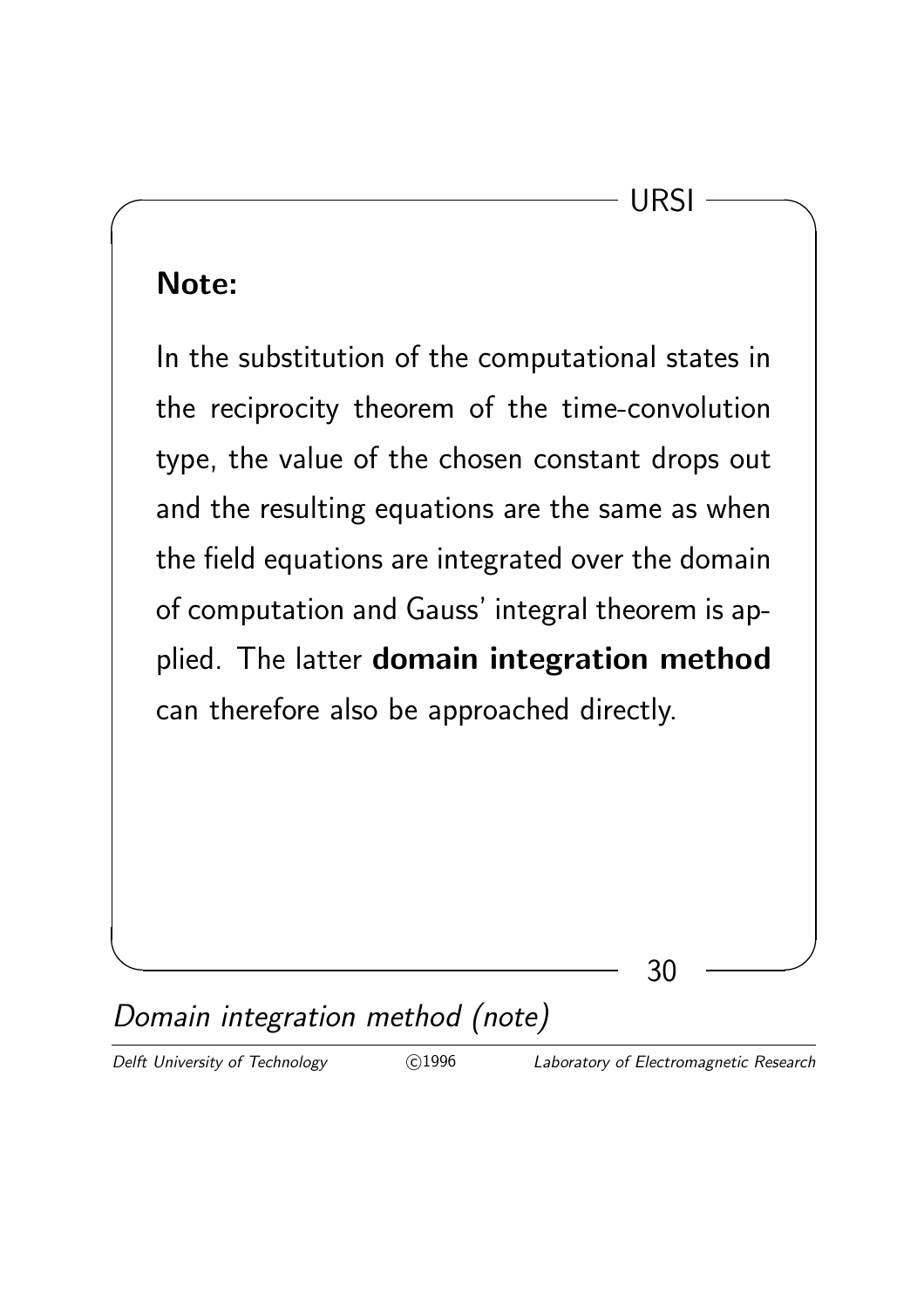

Operator equation, inner product, norm, residual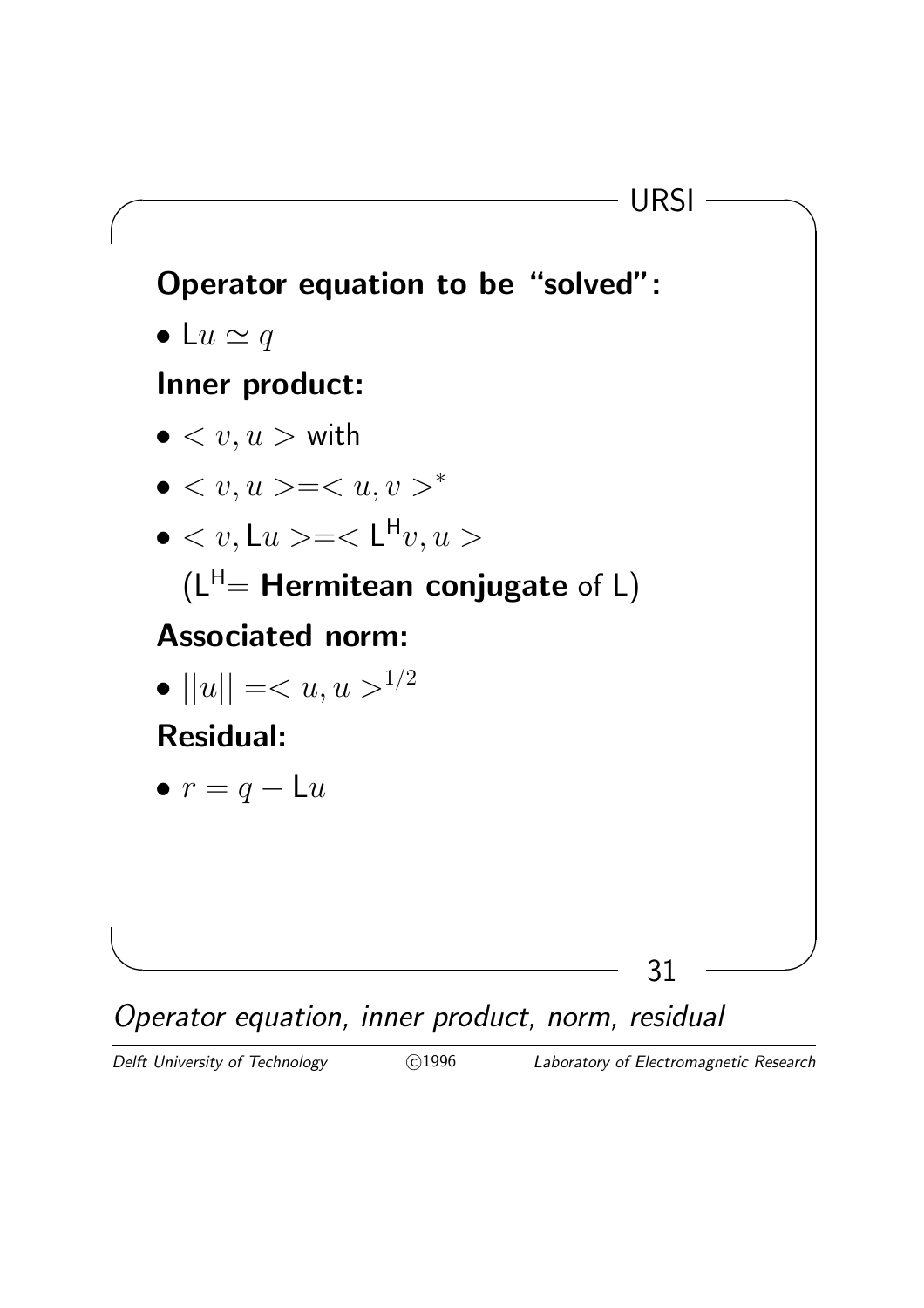